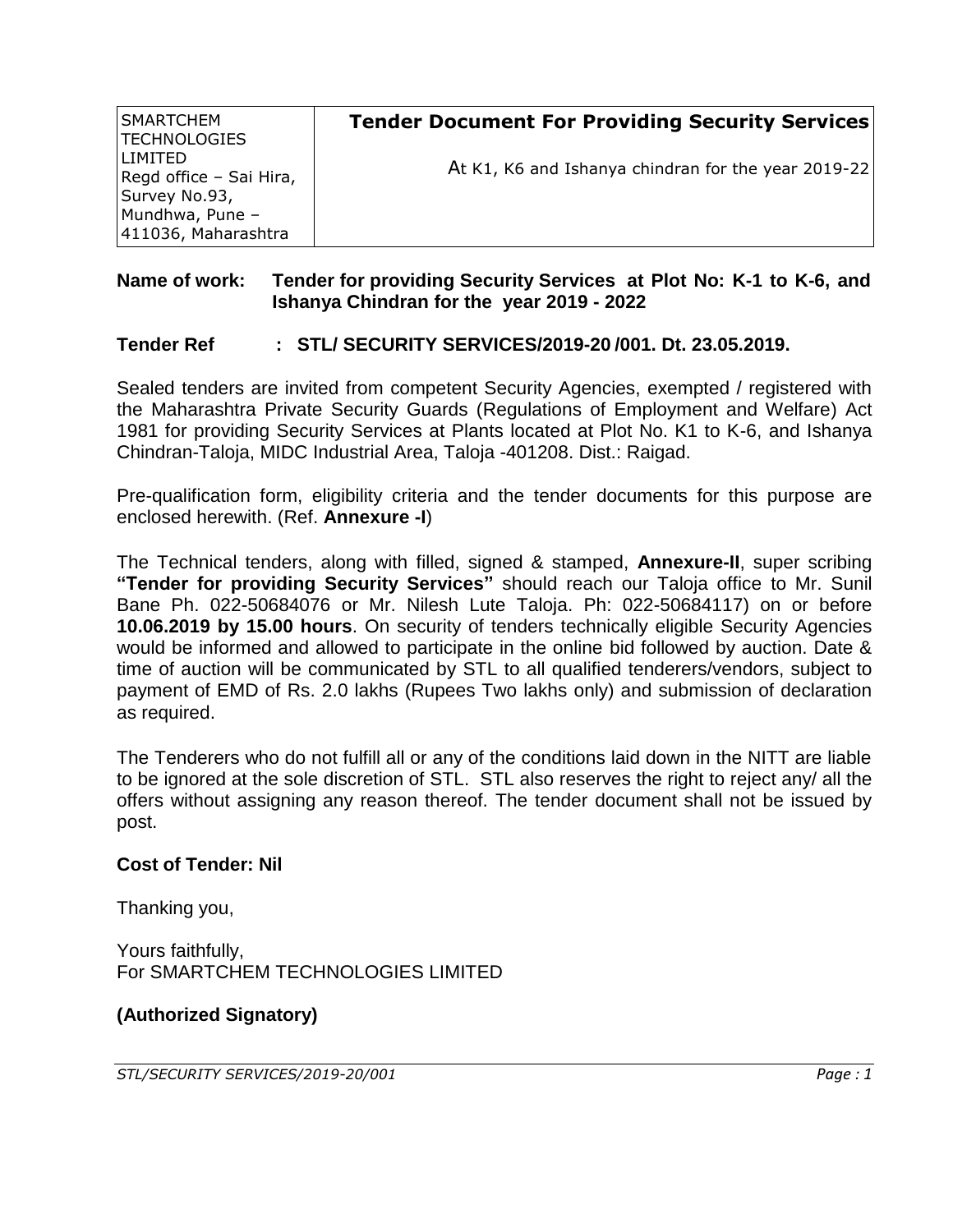| SMARTCHEM<br> TECHNOLOGIES               | <b>Tender Document For Providing Security Services</b> |
|------------------------------------------|--------------------------------------------------------|
| LIMITED                                  | At K1, K6 and Ishanya chindran for the year 2019-22    |
| Regd office - Sai Hira,<br>Survey No.93, |                                                        |
| Mundhwa, Pune -                          |                                                        |
| 411036, Maharashtra                      |                                                        |

#### INSTRUCTIONS TO TENDERS:

- 1. Earnest Money Deposit (EMD) of Rs.2,00,000/- in the form of bank demand draft (of reputed nationalized or private bank only) will have to be submitted in favor of "Smartchem Technologies Limited" payable at Mumbai/Panvel along with the tender. Tenders received without EMD will be disqualified.
- 2. EMD will be forfeited if there is any violation of Tender Document or any breach of contract. No interest is payable on the EMD deposited with STL.

#### 3. **All pages of the Tender Form and questionnaire must be dully signed and sealed by Tenderers**.

- 4. Tenderers have to submit details along with documentary evidences for the registrations and licenses obtained as mentioned below:
	- a) Registration under Shops and Establishment Act.
	- b) Registration as Proprietary/ partnership firm/ Private ltd or Public ltd Company.
	- c) Registration with PF organization for allotment of PF code number.
	- d) Registration with Professional Tax.
	- e) Allotment letter under ESIC Act.
	- f) Registration for Goods Service Tax.
	- g) Registration under Maharashtra Labour Welfare Board.
	- h) Registration with Income Tax Dept for allotment of permanent income tax code number.
	- i) Registration / exemption certificate under Maharashtra Private Security Guards (Regulation of Employment and welfare) Act, 1981 for providing security services. (Vendor has to submit duly signed application from concern authority for exemption certificate within 6 months from the date of receipt of PO.)
	- j) If Tenderer fails to submit the same the contract will be automatically terminated).
	- k) Tenderers are advised to submit their bids strictly on the terms and conditions of the bid document and not to stipulate any deviation.
	- l) ISO Certification holder: Name of certification: --------------Validity: -----------(Attested Copy to be enclosed).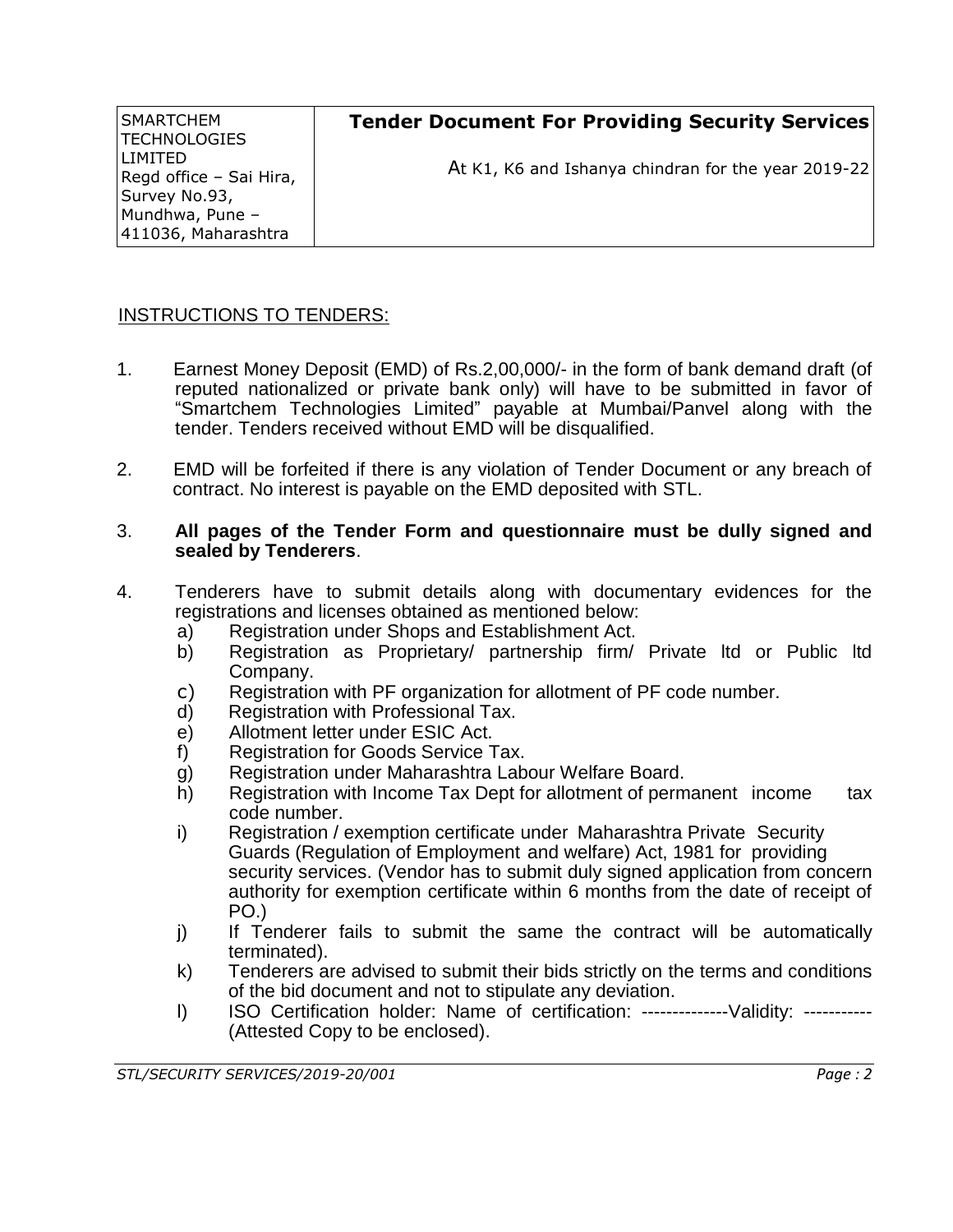| SMARTCHEM<br> TECHNOLOGIES                | <b>Tender Document For Providing Security Services</b> |
|-------------------------------------------|--------------------------------------------------------|
| <b>LIMITED</b><br>Regd office - Sai Hira, | At K1, K6 and Ishanya chindran for the year 2019-22    |
| Survey No.93,                             |                                                        |
| Mundhwa, Pune -                           |                                                        |
| 411036, Maharashtra                       |                                                        |

- m) Organization Chart: Executive ------------------------, Technical Staff-------- (Attested Copy to be Enclosed giving the details).
- n) Audited annual Turnover: for last three Financial Years.
- o) List of similar jobs carried out in other company.
- p) Client List:

Special Note: The contractors who are registered with STL need not to submit the documents mentioned above.

- 5. Tenderers are advised to submit their bids strictly on the terms and conditions of the bid document and not to stipulate any deviation.
- 6. STL reserves the right to accept or reject any or all tenders at its sole discretion without assigning any reason.
- 7. Late tender will not be accepted / entertained.
- 8. Canvassing in any connection with the tender in any form is strictly prohibited.
- 9. Tenders submitted by party who resort to canvassing will be liable for rejection.
- 10. In case of any unscheduled holiday falling on the prescribed closing or opening day of the tender, the next working day will be treated as scheduled for opening or closing day of the tender as the case may be.
- 11. The bidders are advised to read carefully all the terms and conditions of the tender document which will form part of the contract.
- 12. If the Tenderers gives wrong information intentionally to create conditions for acceptance of the tender, the STL reserves the right to reject such tenders without assigning any reason.
- 13. Not more than one tender will be submitted by one Tenderer for the same work.
- 14. The Security Guards and other persons to be engaged by the Security Agency for providing security services will be the employees of the Security Agency. This shall not create, nor shall it be deemed to create any employer-employee relationship between STL and such Security Guards/ workmen and the persons engaged by the Security Agency. The Security Guards / Workmen shall not claim any right for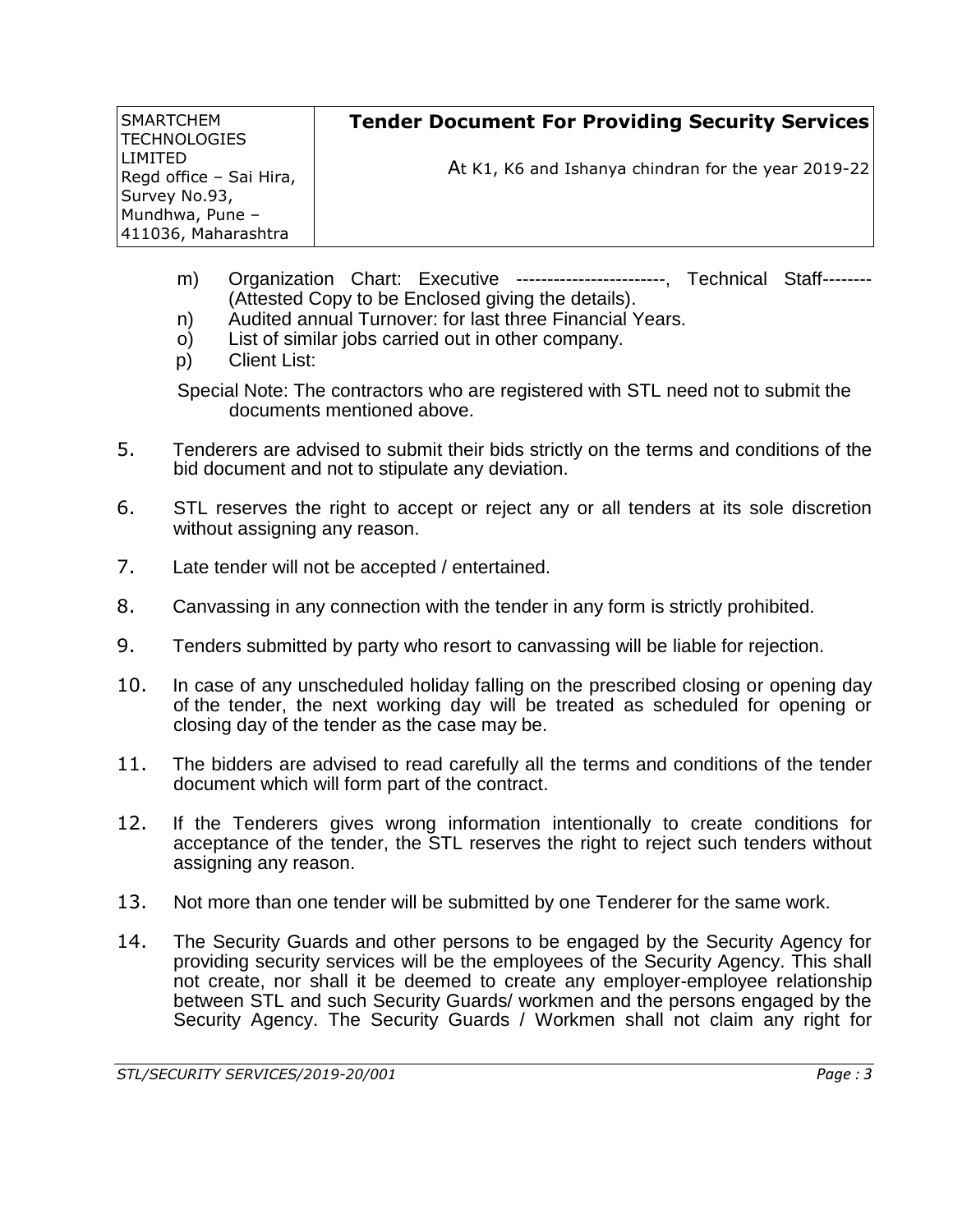| SMARTCHEM<br> TECHNOLOGIES                | <b>Tender Document For Providing Security Services</b> |
|-------------------------------------------|--------------------------------------------------------|
| <b>LIMITED</b><br>Regd office - Sai Hira, | At K1, K6 and Ishanya chindran for the year 2019-22    |
| Survey No.93,                             |                                                        |
| Mundhwa, Pune -                           |                                                        |
| 411036, Maharashtra                       |                                                        |

employment in STL. This fact should be made known to them in clear terms.

- 15. The successful Tenderers shall be required to execute the formal agreement with STL within thirty days of the issue of offer of the contract and shall start contract on scheduled date as specified in the offer.
- 16. The Security Agency shall make payment of wages to its security personnel latest by 10th of each month and provide copy of the same to STL.
- 17. The Security Agency shall raise bills on fifth day of each month for the services rendered in the previous month. along-with challans filed as per relevant statutory requirements.
- 18. The Security Agency must go through the Annexure III on Statutory Rules which are mandatory on them to be followed regularly.
- 19. At any time prior to the deadline for submission of bids, STL or its nominee or its consultants may for any reason, whether at its own initiative or otherwise or in response to any clarification requested by a prospective Tenderer, modify the NIT by amendment. The amendment will be notified in writing to all prospective Tenderers who have received the NIT and the amendment will be binding on them. In order to afford prospective Tenderers reasonable time to take the amendment into account in preparing their tenders, extension of time as may be reasonable, will be given for submission of tenders.
- 20. No Tenderer is allowed to bid below the current minimum wages applicable. Any change (Increase / Decrease) in minimum wages during the contract period will be payable extra by STL/ recovered from the contractor.
- 21. Bids shall be valid for at least 60 days after the date of price bid opening prescribed by the STL. A bid valid for a shorter period may be rejected at the discretion of STL. In exceptional circumstances, STL may solicit the bidder's consent to an extension of the period of validity. The request and responses thereto shall be made in writing. The bids shall be suitably extended where it is necessary at the request of STL. Where bidder is unwillingly to extend the validity period, his bid shall be deemed to be invalid and the EMD would be returned to the bidder. No bidder shall be permitted to modify his bid, after commercial bids have been opened unless asked by STL due to change in specifications / scope or otherwise. The final concluding bid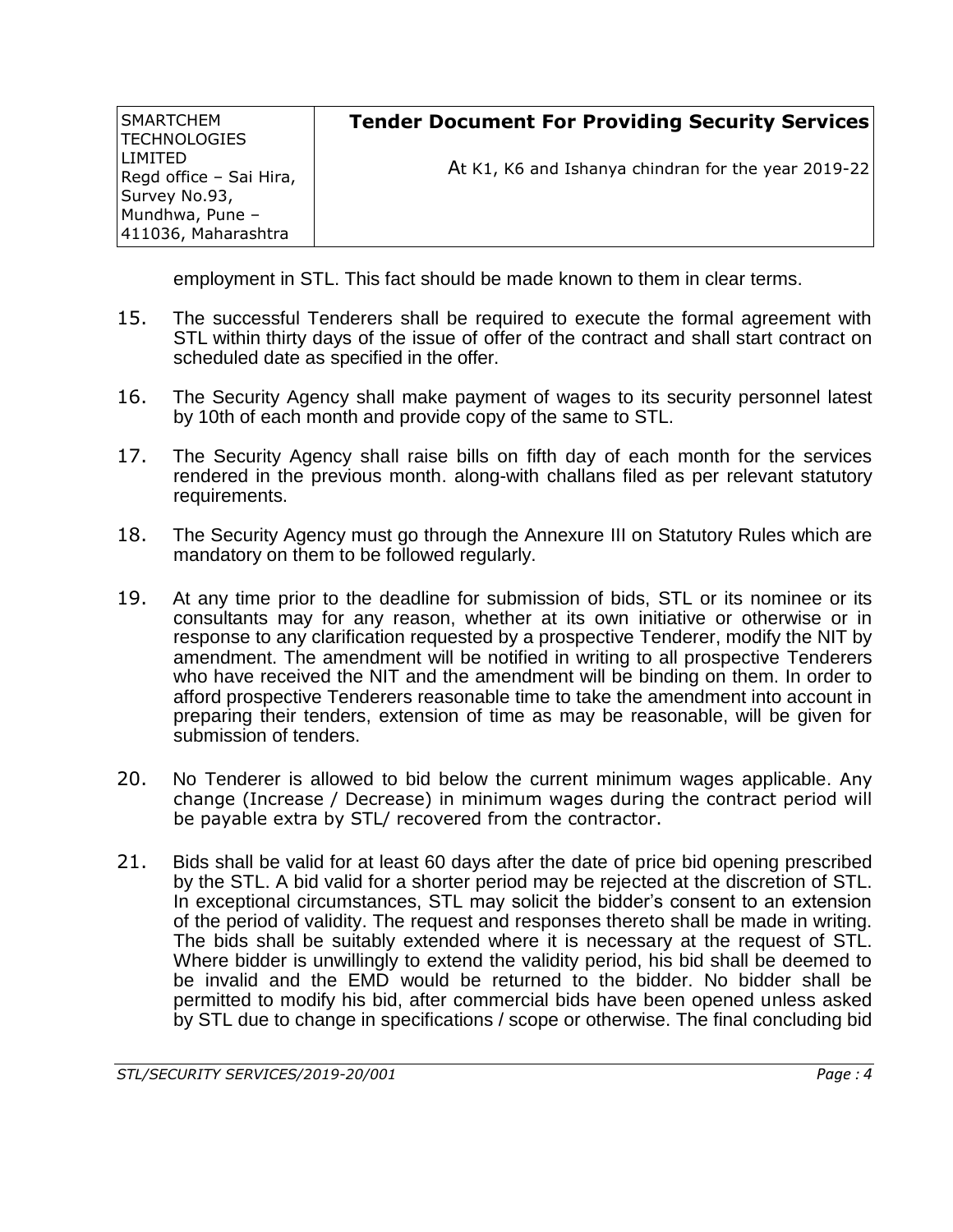| SMARTCHEM<br><b>TECHNOLOGIES</b>          | <b>Tender Document For Providing Security Services</b> |
|-------------------------------------------|--------------------------------------------------------|
| <b>LIMITED</b><br>Regd office - Sai Hira, | At K1, K6 and Ishanya chindran for the year 2019-22    |
| Survey No.93,<br>Mundhwa, Pune -          |                                                        |
| 411036, Maharashtra                       |                                                        |

shall be valid for 6 months from date of auction and if any new requirement received shall be catered at same auction price.

- 22. The Tenderer shall not assign or sub-let the Contract or any part thereof or allow any person to become interested therein in any manner whatsoever without the previous consent in writing of STL. Any breach of this condition shall entitle STL to take such steps as may be necessary and also terminate Contract. Such termination shall also render the Tenderer liable for payment to STL in respect of any loss or damage arising or ensuing from such cancellation. The permitted subletting or work by the Tenderer shall not establish any contractual relationship between the subcontractor and STL and shall not release the Tenderer of any responsibility under the Contract.
- 23. Indemnity: Without prejudice to any other provisions in these conditions, the Tenderer shall be bound to keep STL, its employees, directors, any representative fully indemnified against any action, claim, cost, fine or proceedings under the provisions of any rules, regulations, bye-laws, notifications, directions or order having the force of law.

The Tenderer in contravention of such provisions etc., for the infringement or violation thereof in the course of the execution or completion of the work under the Contract and if, as a result of any such action, claim or proceedings, the Contractor or such representative of the Tenderer, as the case may be, adjudged to be liable to any penalties or to pay any penalties or to pay any compensation, such liability, the Tenderer and if, STL has to take-over the liability, STL shall deduct all amounts arising out of such liabilities from the Security Deposit of the Contractor or from any other amount due and payable by STL to the Tenderer under this Contract or any other Contract and without prejudice to any other legal remedy available to STL

24.

Confidentiality: Both the parties during the continuance of this Agreement and 1 (one) year after termination of this Agreement, Tenderer and/or his employees/ personnel shall keep all information, such as specifications, technical information, business data and other confidential information under this Agreement strictly confidential and shall not. Disclose it to any third party or Use it for other purpose than to perform its obligations under this Agreement. Tenderer/ Vendor and/or personnel may disclose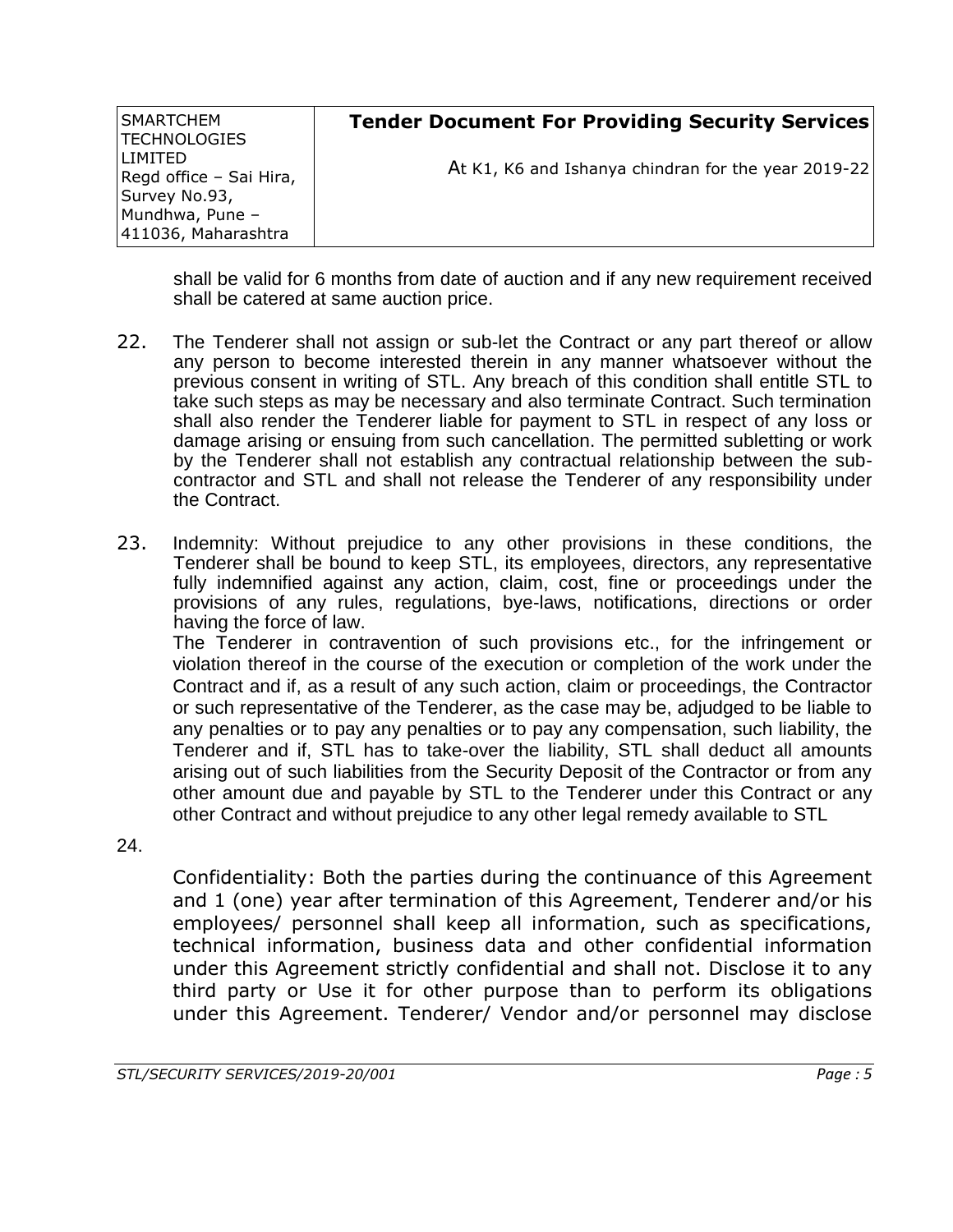| SMARTCHEM<br> TECHNOLOGIES                           | <b>Tender Document For Providing Security Services</b> |
|------------------------------------------------------|--------------------------------------------------------|
| LIMITED.<br>Regd office - Sai Hira,<br>Survey No.93, | At K1, K6 and Ishanya chindran for the year 2019-22    |
| Mundhwa, Pune -<br>411036, Maharashtra               |                                                        |

the information to an employee of Vendor, or a government agency or other regulating authority

But only insofar as this is necessary either to carry out its duties under this Agreement or comply with any existing law, and under intimation to "Company". Where sub clause (b) applies Vendor and/or personnel shall ensure that the person who receives the information keeps it confidential and does not use it for any unauthorized purpose.

25.

Relations: Each party understands that they are independent entities and this Agreement does not make it, its/ his employees, associates or agents, the legal representatives of the other party for any purpose whatsoever. Either party has express or implied right or authority to assume or to undertake any obligation in respect of and on behalf of or in the name of the other party or to bind the other party in any manner in respect of any transaction, except the present agreement.

- 25. Amendment: The parties to this Agreement may add, delete, amend or alter all or any of the terms & conditions of this Agreement as mutually agreed from time to time and such modifications and changes shall not be effective until the same are in writing and duly signed by the authorized representatives of both the parties.
- 26. Declaration by Tenderer: Should a Tenderers/ Contractors have a relation or in the case of a firm, one or more of its partners a relation or relations employed in STL or in case of company any of its official or relations employed in STL, the authority inviting tenders shall be informed in writing of the fact at the time of submission of the tender. If so, the name, designation, department and Employee Number of such employees be indicated failing which STL may in its sole discretion reject the tender or rescind the contract. If any ex-employee(s) of STL is/ are employed, with the Tenderers/ Contractors, name, designation, department and employee number of such employee(s) be indicated and if any ex-employee(s) of STL is/ are employed after acceptance of tender, the said particulars shall also be intimated immediately in writing to STL from time to time. If the Tenderer/ Supplier fails to inform the same, STL shall at sole discretion may reject the tender or rescind the contract.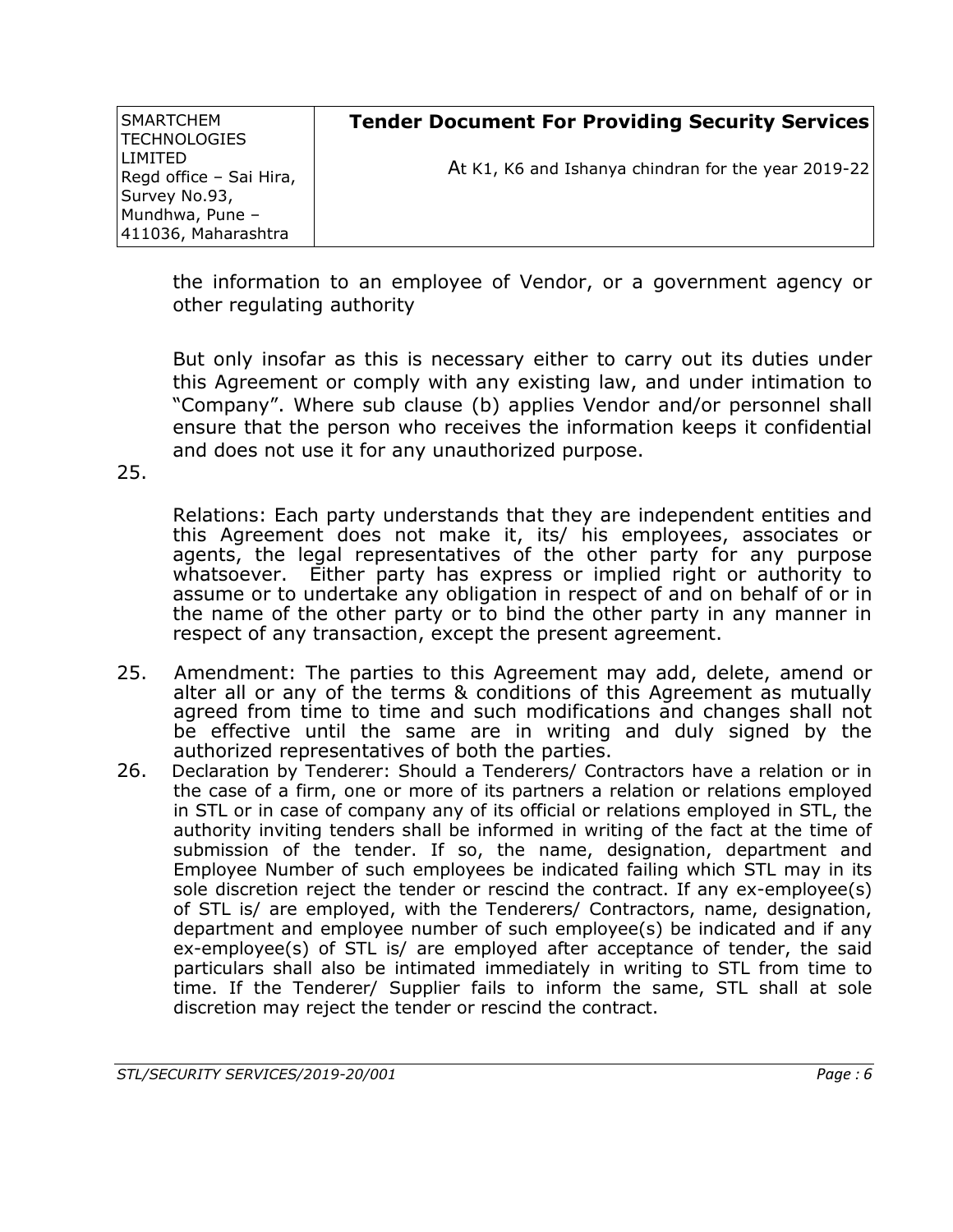| <b>SMARTCHEM</b><br><b>TECHNOLOGIES</b> | <b>Tender Document For Providing Security Services</b> |
|-----------------------------------------|--------------------------------------------------------|
| LIMITED<br>Regd office - Sai Hira,      | At K1, K6 and Ishanya chindran for the year 2019-22    |
| Survey No.93,                           |                                                        |
| Mundhwa, Pune -                         |                                                        |
| 411036, Maharashtra                     |                                                        |

## **TERMS AND CONDITIONS**

SmartChem Technologies Limited (hereinafter referred to as "**STL"** desires to appoint Security Agency for providing Security Services / Personnel / Guards / Supervisors (hereinafter referred to as the **"Security Agency"**).

The Security Agency should be registered under the provisions of the Maharashtra Private Security Guards (Regulation of Employment and Welfare) Act, 1981 (hereinafter referred to as the **"Act")** read with the Maharashtra Private Security Guards (Regulation of Employment and Welfare) Rules 1981 (hereinafter referred to as the **"Rules")** also read with the Maharashtra Private Security Guards (Regulation of Employment and Welfare) Scheme, 1981 (hereinafter referred to as the **"Scheme"**). The Security Agency is required to deploy only the Exempted security guards / personnel under Section 23 of the Act. The Security Agency will be required to strictly follow the Act, Rules, Scheme and other Notifications issued from time to time by the appropriate Government authorities. The Security Agency is also required to get itself fully acquainted with various Writ Petitions filed/pending before the Honorable High Court, Mumbai, and any selection/appointment of the Security Agency shall be subject to the outcome of Writ Petition No.8927 of 2004 and/or other Writ Petitions filed earlier in the High Court by the Maharashtra Rajya Suraksha Rakshak Sangathana.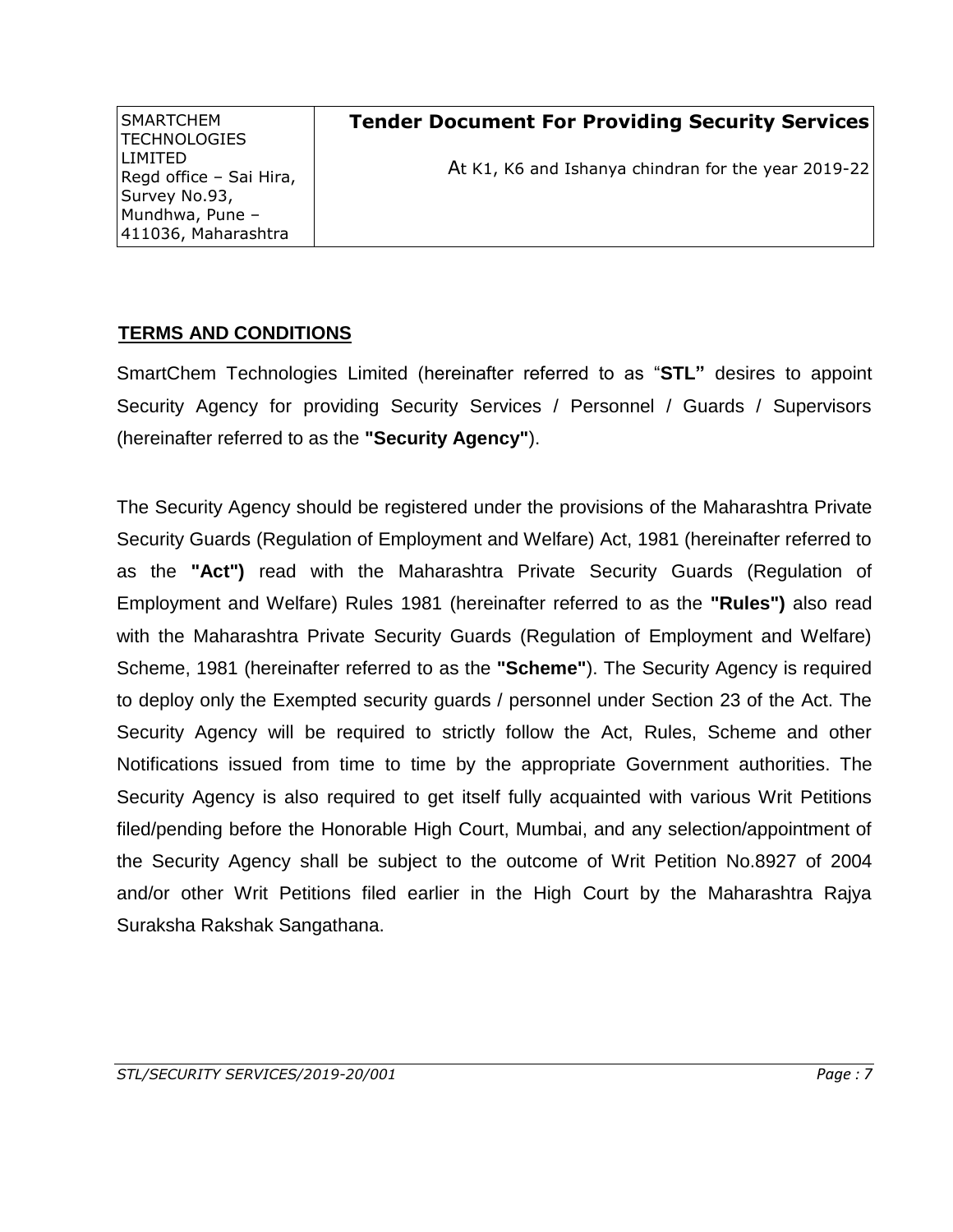| <b>SMARTCHEM</b><br> TECHNOLOGIES                      | <b>Tender Document For Providing Security Services</b> |
|--------------------------------------------------------|--------------------------------------------------------|
| I I IMITED<br>Regd office - Sai Hira,<br>Survey No.93, | At K1, K6 and Ishanya chindran for the year 2019-22    |
| Mundhwa, Pune -<br>411036, Maharashtra                 |                                                        |

# **SCOPE OF WORKS:**

#### 1. **Eligibility of Security Guards** Qualification <sup>th</sup> or above standard passed / Ex- army / Ex Para-Military force. The Security Guard should be able to read and write English/ local languages Age : Above 21 years to 60 years Physical appearance : Physically fit. Capable to perform all security activities Robust physique. There should not be any physical or Mental disability Experience : Minimum 1 years in Industrial Security Additional qualification : Firefighting & Electronics security gadgets operation knowledge Trained in PASARA Act 2005. Basic training on Fire Fighting & First Aid The Security Guards should be conversant with the duties of Security Guard. They should have basic / working knowledge of Computer operation.

## 2. **Expectations from the quality staff deputed**

Better Monitoring & high alertness. Good presentation & reception of visitors, guests etc. Better vigilance Smart turn out Better service to customer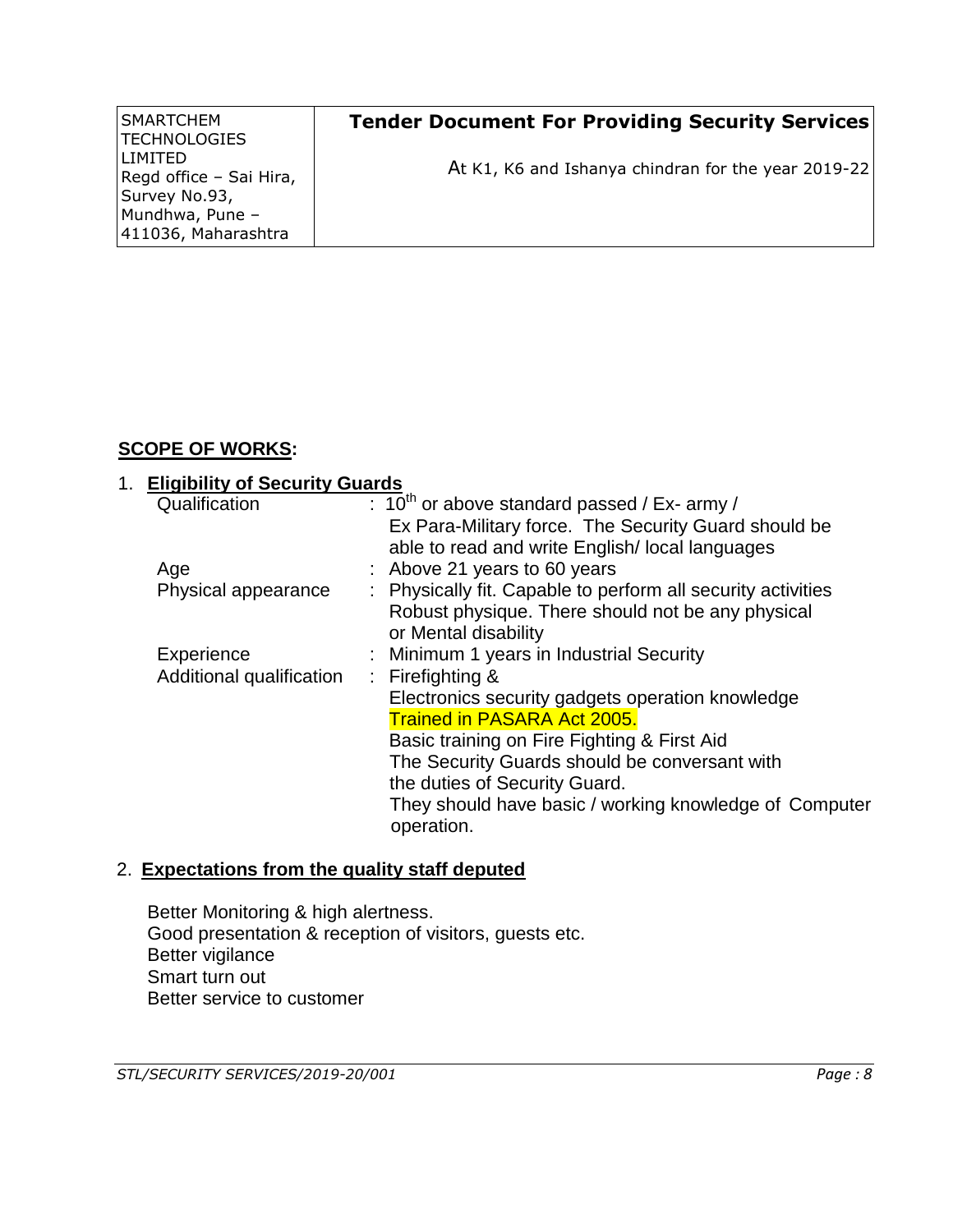| SMARTCHEM<br> TECHNOLOGIES                | <b>Tender Document For Providing Security Services</b> |
|-------------------------------------------|--------------------------------------------------------|
| <b>LIMITED</b><br>Regd office - Sai Hira, | At K1, K6 and Ishanya chindran for the year 2019-22    |
| Survey No.93,                             |                                                        |
| Mundhwa, Pune -                           |                                                        |
| 411036, Maharashtra                       |                                                        |

#### 3. **Uniform**

The security Agency should provide Uniform, safety shoes, stocking, belt, cap, whistle, Photo identity card, lathi (stick), torchlights, including monsoon wear etc. to the security personnel deployed at STL. Incase Torchlight is not provided, the cost of torchlight will be recovered from the monthly payment of the Security Agency.

#### 4. **Other conditions: -**

Security checking should be carried out strictly by job coordinator. Latest Police verification of each guard is mandatory before deployment on our site at required for AN compliance and Exemption from Security Guard Board Raigad. Guards without police verification cannot be deployed at the site.

Deployment of medically fit security guards.

Statutory Compliance: As per all applicable laws, rules, regulations in force or which may come in force from time to time.

#### **Tentative position of Security Man power:**

Security Manpower required by K1 Plant:

Guards (Duty points per day including 01 Lady guard).

- 1) Plot K-1 to K-6  $-44$  duty points (including 1 lady guard only in General).
- 2) Ishanya Chindran  $-$  03 duty points (round the clock)
- 3) Ex man Supervisor 12 Duty Points (round the clock)

The number of duty points/ manpower is subject to increase or decrease based on requirements, will be intimated to the Contractor by giving 30 days notice in writing prior to increase / decrease of manpower.

The urgent requirement of additional manpower as and when required, to be made available at the required place, date & time within 02 Hours.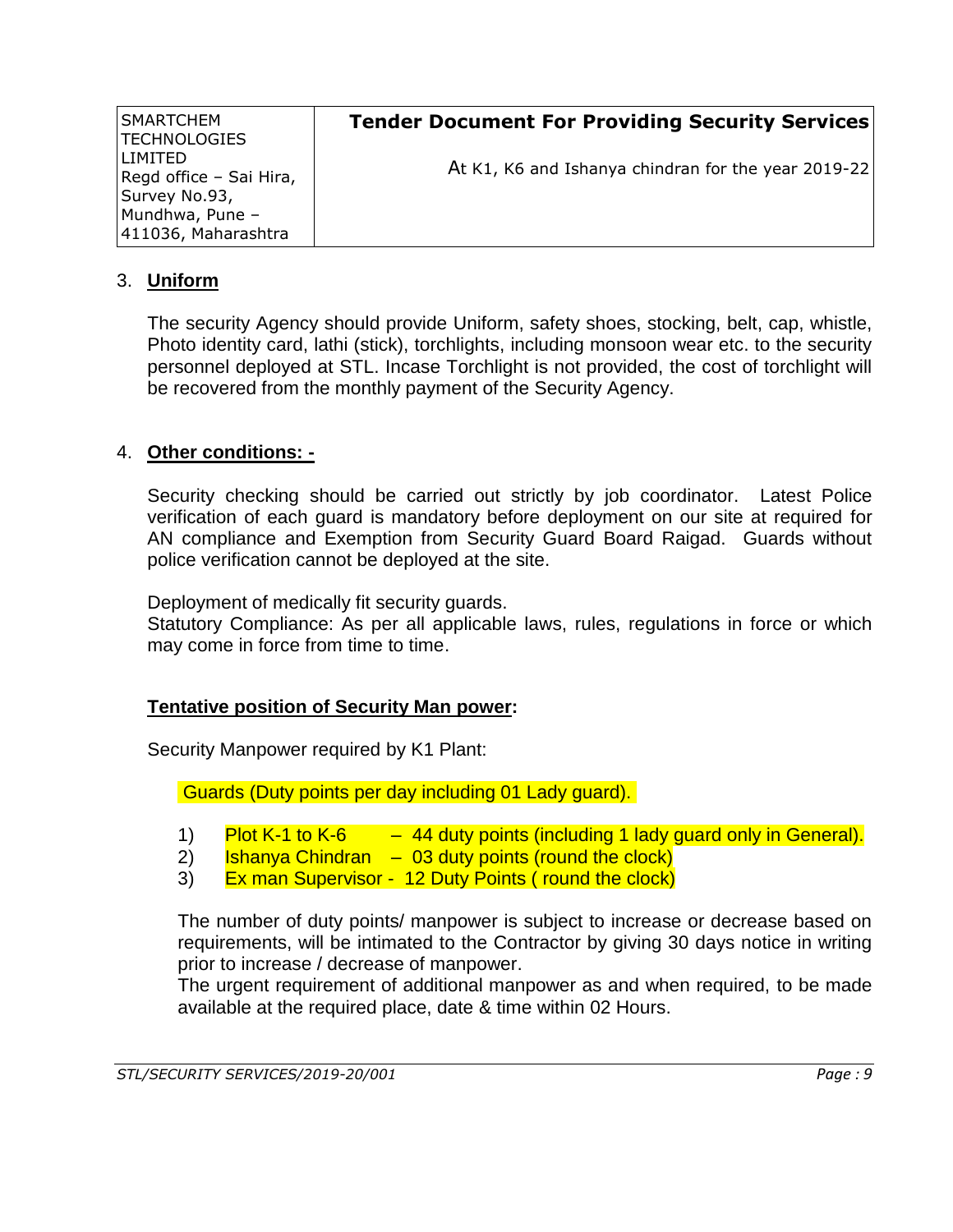| SMARTCHEM<br> TECHNOLOGIES           | <b>Tender Document For Providing Security Services</b> |
|--------------------------------------|--------------------------------------------------------|
| LIMITED I<br>Regd office - Sai Hira, | At K1, K6 and Ishanya chindran for the year 2019-22    |
| Survey No.93,<br>Mundhwa, Pune -     |                                                        |
| 411036, Maharashtra                  |                                                        |

#### 5. **Duty Timing**

7.00 AM to 15.00 PM 15.0 0 PM to 23.00 PM 23.00 PM to 07.00 AM

**6.** Selection & Training: The manpower selection to be done by the Job Coordinator well in advance and selected manpower to be given 21 days training by the Security Agency before deployment at different locations.

## **7. Character verification and antecedents**

The Security Agency should get the character / antecedence of each Security Guards verified before he/ she is engaged and agency should be able to produce the verification report as and when required by STL or for any departmental inquiry of the organization or police concerning for each Security Guard engaged by the agency/ tenderer/ contractor.

**8. Identity**: The Security Guards who are to be engaged by the Security Agency from time to time must carry their photo identity card, which shall have to be issued to him for the said purpose by the Agency. The identity card should be worn by each security guard/ supervisor on their uniform which shall in turn give details regarding their full name, age, identification marks, signatures of the bearer and also of the issuing authority and seal. A duplicate copy of each identity card should be made available to the Security Department of STL, in advance. Present and permanent addressees of all security personnel should be made available to the Job Coordinator before their deployment at STL.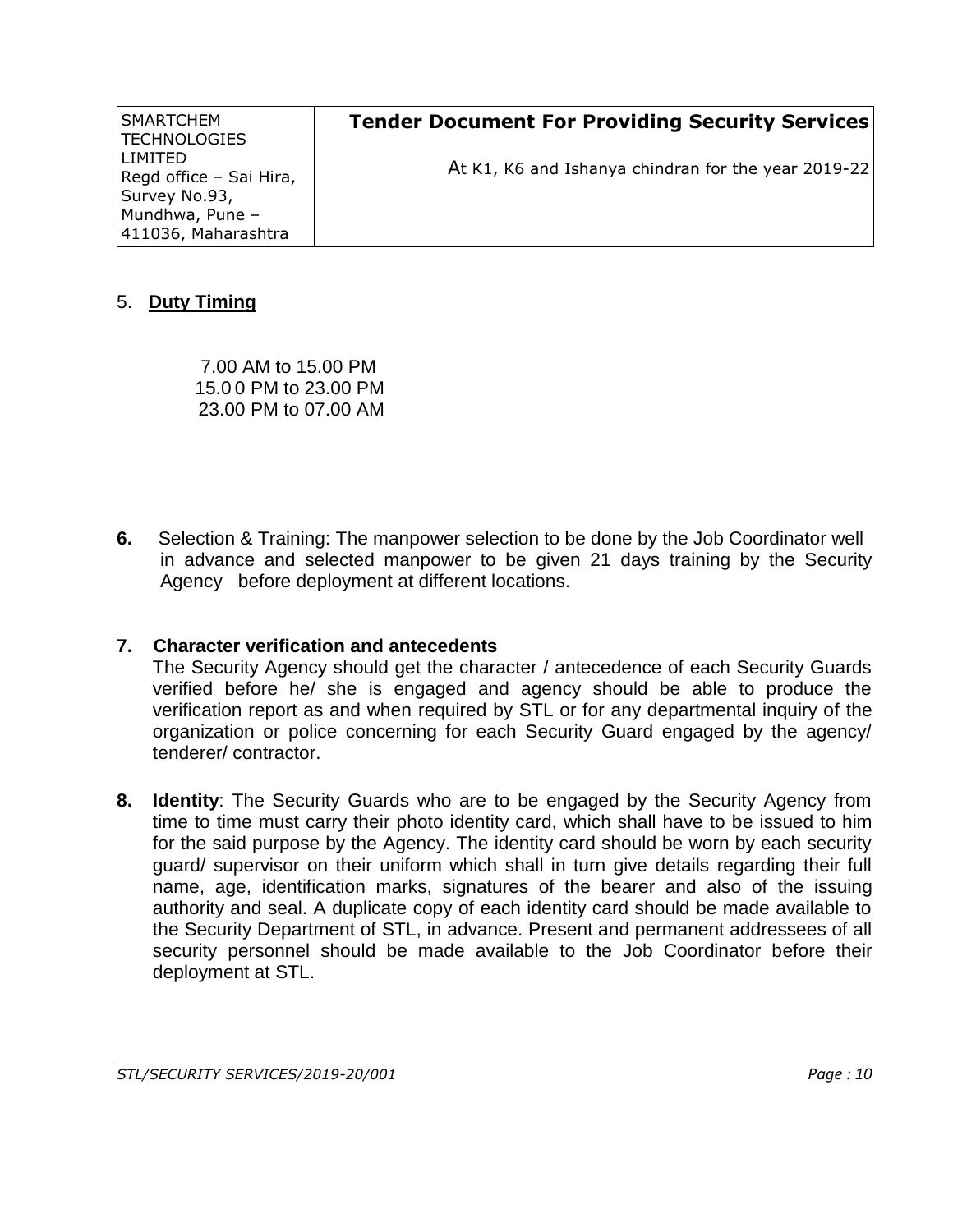| <b>SMARTCHEM</b><br> TECHNOLOGIES                       | <b>Tender Document For Providing Security Services</b> |
|---------------------------------------------------------|--------------------------------------------------------|
| LIMITED<br>Regd office - Sai Hira,                      | At K1, K6 and Ishanya chindran for the year 2019-22    |
| Survey No.93,<br>Mundhwa, Pune -<br>411036, Maharashtra |                                                        |

- **9. Special Assignment**: The Security Guards should carry out any specific task as may be assigned to them by STL from time to time in the interest of the security of the premises, any unauthorized activity may be objected and should be brought to the notice of the higher authorities in writing. Security Guards/ Supervisor should collect information on security matters and brief Job Coordinator immediately depending upon gravity of the situation. For any matter requiring police complaint/ assistance, prior permission should be taken from Job Coordinator.
- **10. Liaison**: Agency shall appoint a responsible person/ job-controller to liaise/ coordinate with our Job coordinator with the required Govt authorities, frequently

# **11. Removal of Security Guards**:

The Security Agency shall remove/ change/ replace any Security Guard, if at any time found unsuitable or undesirable in the opinion of STL and shall make immediate alternative arrangement to provide substitution for carrying out his obligations undertaken under this contract. Notwithstanding the above, the Agency will periodically change the guards from STL locations and also rotate them on their duty posts.

## 12. **Duty checking**:

The Security Agency's Guards would be liable to be checked by Job Coordinator and his representative and for this purpose he should maintain a Guard Check book/ Guards Attendance/ Schedule Register. Security Agency guards should also be checked by its supervisors, or any of its officials for their upkeep, alertness and alcoholism. As special assignment, they have to carry out intelligence work by taking rounds as and when asked to do so. One supervisor must be made available at all shift time to check the attendance of his guards and appropriate number of guards for the shift.

13. **Liability**: Loss or damage to any material/ property either through theft or otherwise due to negligence of its Security Guard shall be made good of such loss by Security Agency at its own cost. The decision as to whether the loss or damage through the theft is attributable due to negligence of its Security Staff shall solely rest with STL, who shall have the right to require Security Agency to pay the costs of such missing/ damaged material/ property and it shall make good without any demur or objection on receipt of a written demand from STL, as and when circumstances arises.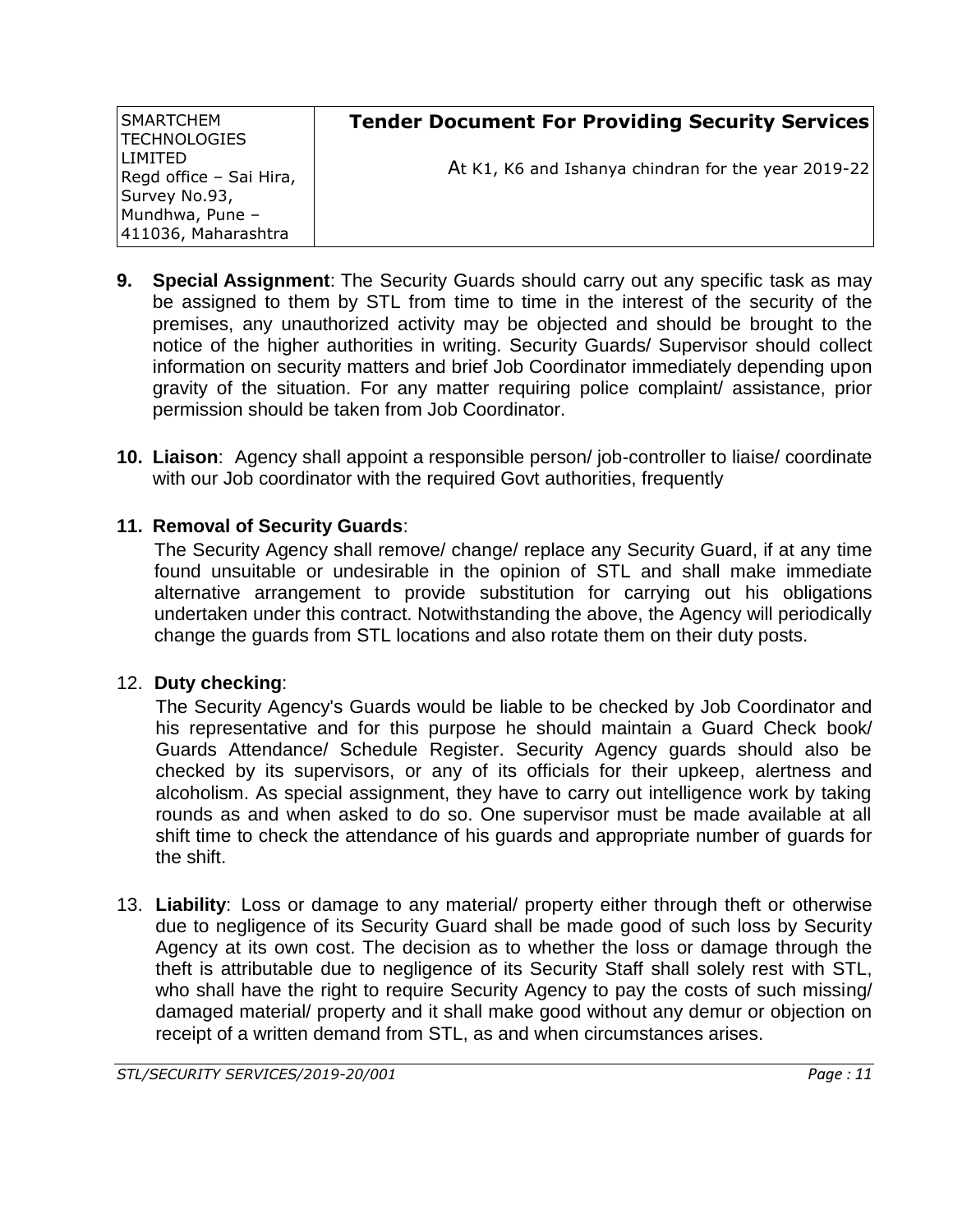| SMARTCHEM<br> TECHNOLOGIES                              | <b>Tender Document For Providing Security Services</b> |
|---------------------------------------------------------|--------------------------------------------------------|
| I I IMITED<br>Regd office - Sai Hira,                   | At K1, K6 and Ishanya chindran for the year 2019-22    |
| Survey No.93,<br>Mundhwa, Pune -<br>411036, Maharashtra |                                                        |

14. **Assignment**: The Security Agency shall not assign or transfer this contract or part thereof to anyone else.

#### 15. **Compliance of Labour Regulations**:

- a) The Security Agency is required to comply with the provisions of the Contract Labour (Regulation and Abolition) Act 1970, which includes maintenance of Attendance Register, maintenance of Payment Register, etc. The Security Agency has to deposit the wages of its employees in any Nationalized Bank in the account of the employees, as per MSGB Act and to comply with the provisions of ESI/PF, etc. He is required to produce copies of all challans/ documents of having deposited the amount, every month along with his monthly bill.
- b) The Security Agency shall be responsible for the payments to Security Guards employed for the performance or carrying out the said work and that STL shall in no event be liable and he shall keep STL, indemnified against the same and from all proceedings in respect thereof. The payment to the employees of Security Agency towards wages, allowances should be made by A/c payee cheque.
- c) The Security Agency shall be responsible and shall pay all compensation to its employees payable under the provisions of the workmen's Compensation Act and amendments thereto. He shall be responsible for and pay the expenses for providing medical treatment to its employees who may suffer any bodily injury during the course of their service as a result of any accident or otherwise while in the premises. The employees (Security Guards) shall be deemed to be his employees for the purpose of the Shops & Establishments Act (Maharashtra State), Payment of Wages Act, Minimum Wages Act and all other Labour Laws, Rules and Regulations there under. STL, reserves the right to check the actual payment of the wages register maintained by him and also the connected documents in respect of the above.
- d) The Security Agency shall duly introduce the Contributory Insurance Scheme for its employees under him, if so required by law as envisaged by the provisions of the Employees' State Insurance Act, 1948.
- e) The Security Agency shall duly introduce the provident fund scheme for its employees if so required by law as envisaged under the provisions of Employees' Provident Fund. As the Security Agency should see that the recoveries of Provident Fund in respect of his employees are made regularly from the wages of his employees as per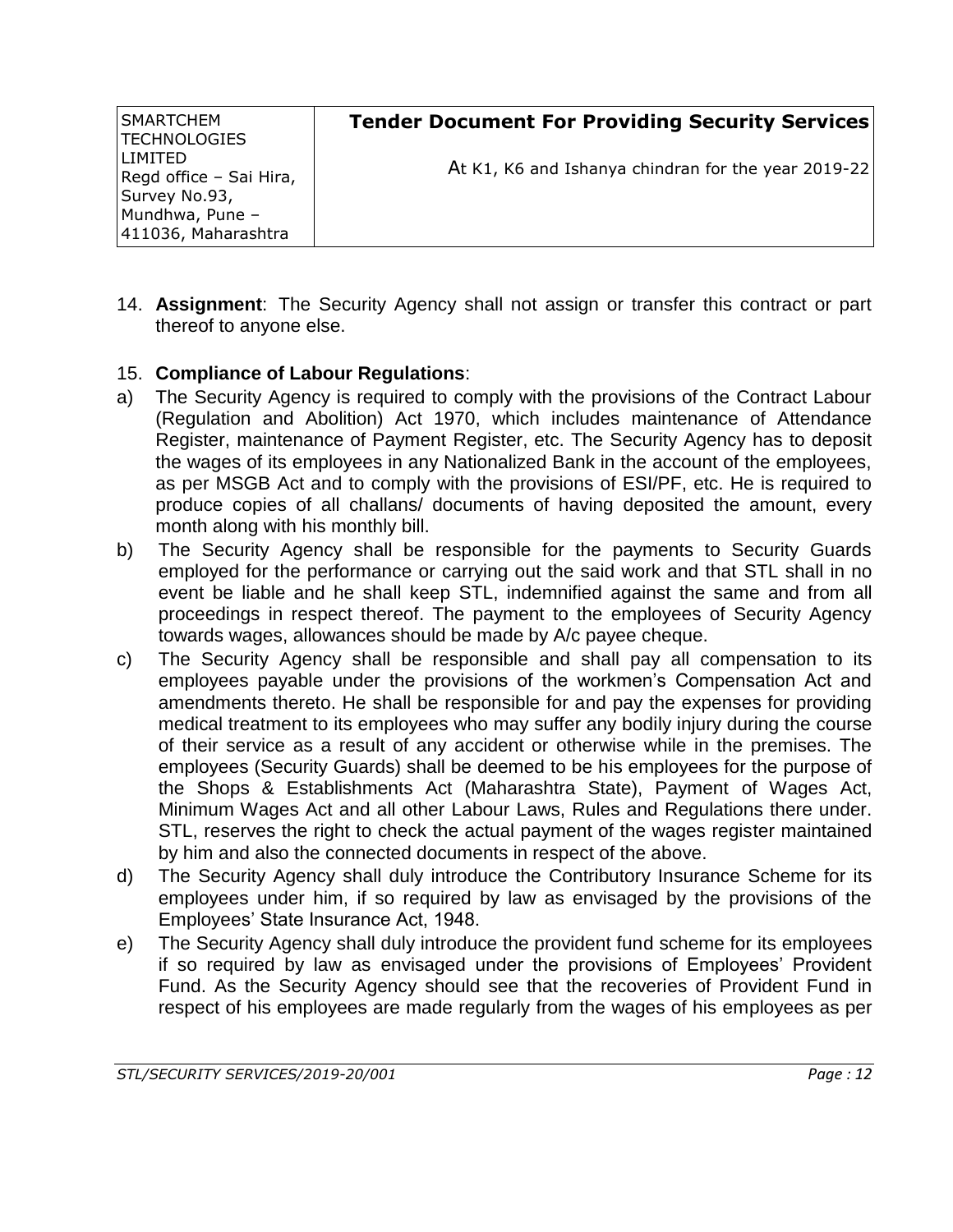| SMARTCHEM<br> TECHNOLOGIES                             | <b>Tender Document For Providing Security Services</b> |
|--------------------------------------------------------|--------------------------------------------------------|
| I I IMITED<br>Regd office - Sai Hira,<br>Survey No.93, | At K1, K6 and Ishanya chindran for the year 2019-22    |
| Mundhwa, Pune -<br>411036, Maharashtra                 |                                                        |

the terms of the Provident Fund Act/Scheme, and the same is deposited regularly with the concerned authority.

- f) The Security Agency shall observe and implement all the laws of the land and the rules framed there under such as Workmen's Compensation Act, Industrial Disputes Act, Minimum Wages Act, Factories Act and Central Labour Act. STL shall in no event be liable or responsible for any default that will arise out of non observance of such laws/ rules on his part and that the agency shall indemnify and keep indemnified STL against any damage and/or injury caused to the premises, or to the properties. The Security Agency should provide only those guards for whom the exemption is taken from the Govt of Maharashtra under section 23 of the Maharashtra Security Guards Act 1981.
- g) Any acquiescence or waiver by STL, of any delay, breach or default committed by Agency shall not be deemed to be or considered as estopple against STL, or prevent STL, from exercising any of its rights under any of the provisions mentioned in this document.
- h) None of the Security Personnel should belong to any location within 100 Kms from the work site.
- 16) The Contract is initially for a period of Three (3) year and may be extended for a further period of one (1) year depending upon the performance and other related factors. During the validity period of the Contract, there shall be no revision of the compensation payable to the Security Agency except wage revision of the Workers as may be notified by MSGB or any other appropriate authorities. The Security Agency shall ensure that he pays the minimum wages in force and as prescribed by the competent authorities from time to time. The Security Agency is required to maintain all documents and records as required under the statutory laws and rules in force from time to time.
- 17. Rate Revision: During validity period of the contract there shall be no revision of the compensation payable to the Security Agency except wage revision of the workers as may be notified by MSGB or any other appropriate authorities
- 18. Payment:

Bills raised by the Security Agency will be paid to the Security Agency within 30 days from the date of submitting the same with all relevant documents to the Job Coordinator. Security Agency will maintain a Muster Roll to record the presence on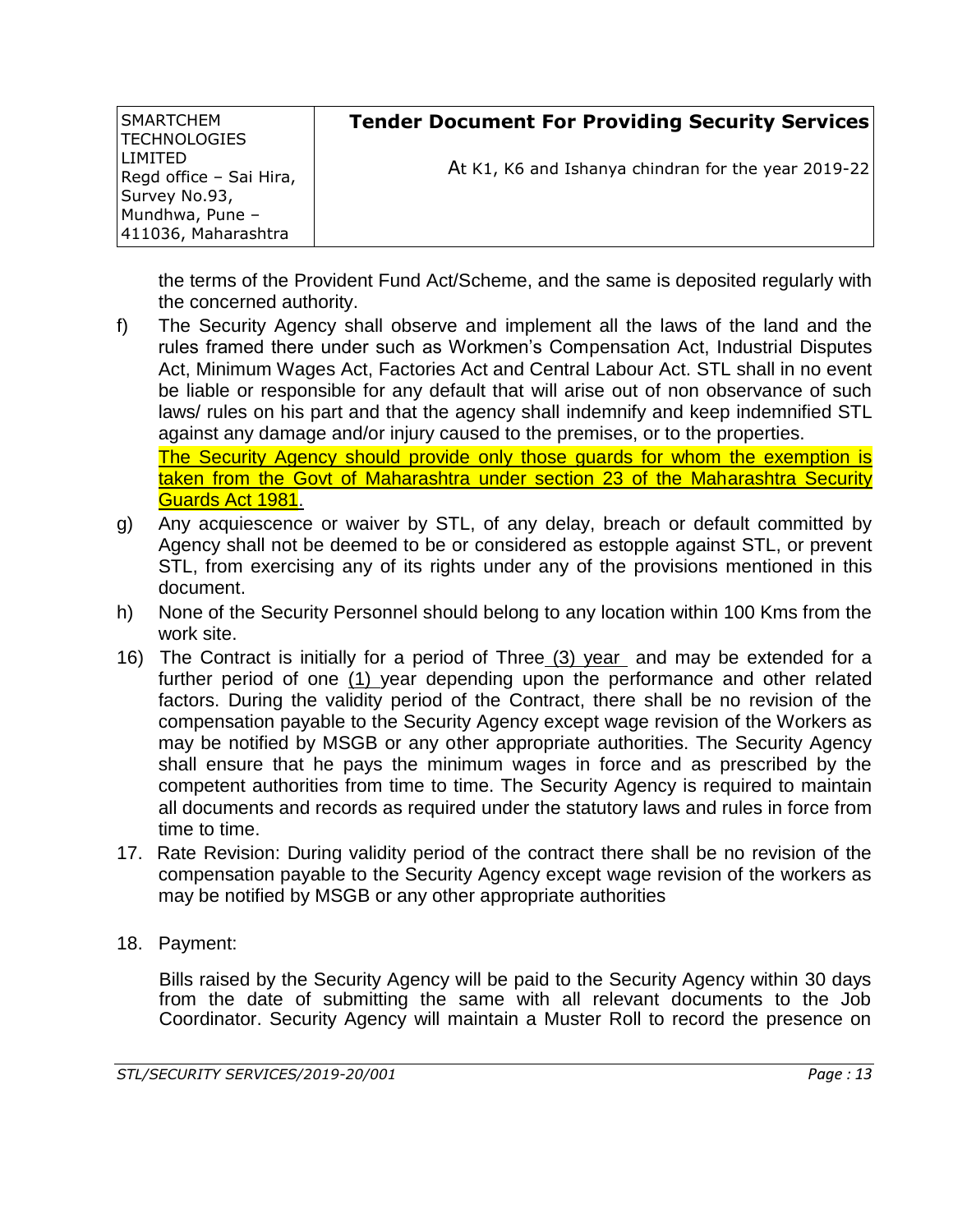| <b>SMARTCHEM</b><br> TECHNOLOGIES     | <b>Tender Document For Providing Security Services</b> |
|---------------------------------------|--------------------------------------------------------|
| I I IMITED<br>Regd office - Sai Hira, | At K1, K6 and Ishanya chindran for the year 2019-22    |
| Survey No.93,                         |                                                        |
| Mundhwa, Pune -                       |                                                        |
| 411036, Maharashtra                   |                                                        |

duty of Security Guards for each shift of the duty. Payment of the bills will be as per the Muster Roll / Biometric Attendance, which should be got countersigned every day by Job Coordinator or his representative of STL.

19. The Security Agency shall be responsible for providing the requisite man-hours (59 duty points i.e. (56 at K1 and 03 At Chindran Ishannya. Plant per day) as detailed above on round the clock basis on all days. If any Security personnel falling sick avails leave or remains absent, appropriate arrangement for the substitute should be made immediately. If at any time additional man-hours are required, the same will be provided by the Security Agency for which payment will be made on pro-rata basis.

#### 20. **Interest free Security Deposit of 10% of basic order value should be deposited with STL within a week from the date of issue of Purchase Order.**

- 21. The Security Agency and its persons employed by him at STL have no camping right whatsoever in the company's premises.
- 22. The members of the Security staff provided by the Security Agency should be employees of the Security Agency and all disputes between the Security Agency and the security staff shall be resolved by the Security Agency and shall have no bearing on STL. The Security Agency should indemnify any claim, title in debt, cost, damage,

compensation in respect of its employees posted on STL premises.

- 23. Liquidated Damages: Liquidity damages of 1% per day of the monthly service charges shall be levied to a maximum of 20% in a month for any breach of contractual obligations by the Security Agency as stipulated in the terms and conditions in addition to the obligation under any other provisions in the contract and the Law of the land.
- 24. Earnest Money Deposit of Rs.2,00,000/- (Rupees two Lakhs only) drawn in favour of the "Smartchem Technologies Limited" (on reputed nationalized or private bank only) to be submitted along with the Technical Bid.
- 25. Termination of the Contract:

a) STL shall be at liberty at its entire discretion to terminate this contract forthwith upon or at any time a breach or default of any of the terms and conditions contained herein or any other circular and/or rules framed subsequently, is committed by him and/or by his Security Guards employed by it.

b) Insolvency or dissolution of the partnership firm or death or adjudication as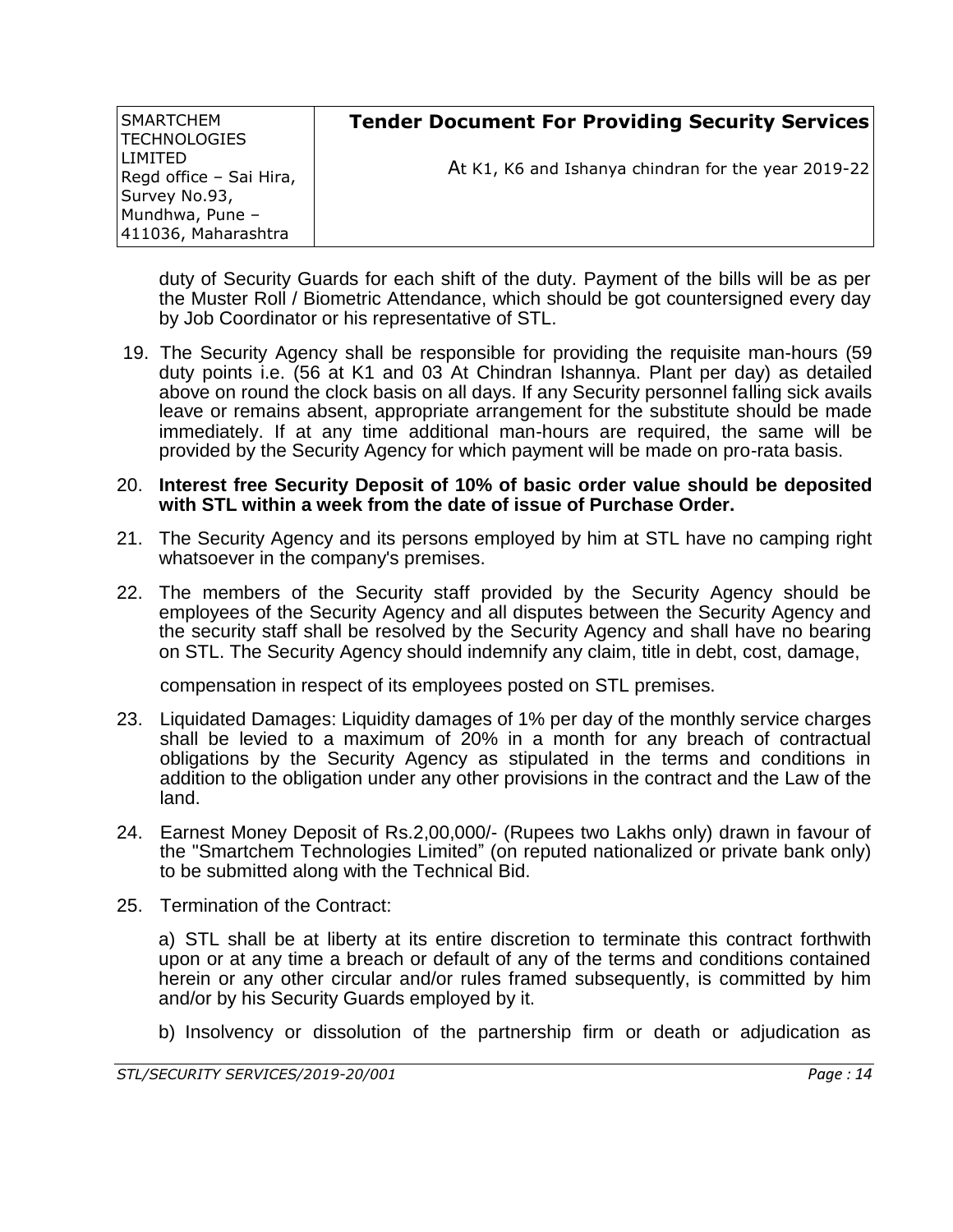| SMARTCHEM<br> TECHNOLOGIES         | <b>Tender Document For Providing Security Services</b> |
|------------------------------------|--------------------------------------------------------|
| LIMITED<br>Regd office - Sai Hira, | At K1, K6 and Ishanya chindran for the year 2019-22    |
| Survey No.93,                      |                                                        |
| Mundhwa, Pune -                    |                                                        |
| 411036, Maharashtra                |                                                        |

insolvent of any partner of the Security Agency.

c) Liquidation, whether voluntary or otherwise or passing of an effective resolution for winding up, if it is a company or co-operative society.

d) If any attachment is levied and continues to be levied for a period of seven days upon Security Agency effects or any individual/ partner for the time being of its firm or director or proprietor.

e) If any partner of its firm or director or proprietor convicted under any criminal offence.

f) If Security Agency shall either by himself or by his servants commit or suffer to be committed any act which, in the opinion of STL, whose decision in that behalf shall be final is prejudicial to the interest or good name of the Institute.

g) If the period of this contract lapses and the service is continued, it shall be deemed to be an agreement to continue the service on month to month basis. In such event, either party must give one month's notice for termination of the service if they choose to discontinue.

h) Violation of the provisions of Contract Labour (R & A) Act 1970, MSGB / Security Guard Board Act and other acts, rules schemes or notifications issued by the Appropriate Govt. from time to time, as applicable.

I) On termination/expiry of the contract, the, Security Agency will immediately remove all its personnel from the premises of STL.

J) The contract can be terminated by either party i.e. STL or the Security Agency/contractor, by giving (3) three-month notice to the other party extendable by mutual agreement till alternate arrangements are made. However, STL reserves the right to terminate the contract without giving any notice in case the contractor commits breach of any of the terms of the contract. STL decision in such a situation shall be final and shall be accepted by the security agency/contractor without any objection or resistance.

#### **26. Penalty**: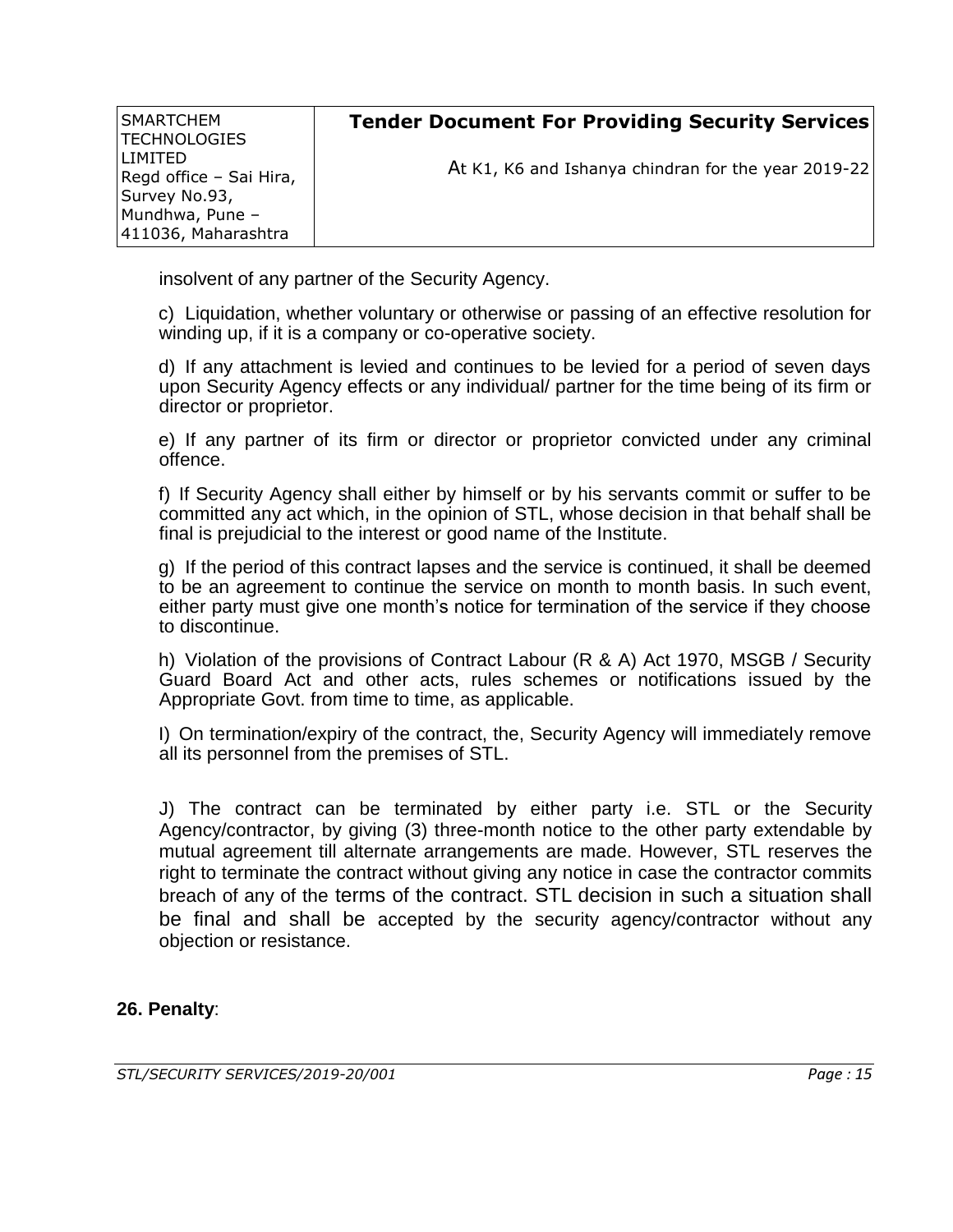| <b>SMARTCHEM</b><br> TECHNOLOGIES                       | <b>Tender Document For Providing Security Services</b> |
|---------------------------------------------------------|--------------------------------------------------------|
| LIMITED<br>Regd office - Sai Hira,                      | At K1, K6 and Ishanya chindran for the year 2019-22    |
| Survey No.93,<br>Mundhwa, Pune -<br>411036, Maharashtra |                                                        |

I) If any person deployed on security duties found accepting bribe, penalty of Rs.10,000/- will be imposed for each case.

II) If any Security Guard found sleeping, Rs. 1000/- will be imposed as penalty in addition to deduction wages of that day for each case. Such Security Guard will be sent out

III) If any post kept vacant, Rs. 1000/- will be imposed as penalty for each case apart from the wages of the absent security guard for that day.

Deployment of manpower on overtime (O.T) will not be permitted more than eight hours at a stretch (i.e, eight hours plus eight hours). In case of extreme requirements, O.T. will not be payable by STL (Only duty points will be counted for 30 days a month for the purpose of monthly payment). Per Man-day Rs.250/- will be deducted for over and above 10% of overtime.

Improper turn out of security staff while closing on duty Rs. 100/- will be imposed.

- 27. Force Majeure condition The term force majeure as employed herein shall mean acts of God, war, revolt, terrorist acts, accident, fire, flood and acts and regulations of respective Government/s of the two parties. Upon occurrence of such cause and upon its termination, the party alleging that it has been rendered unable as aforesaid thereby, shall notify the other party in writing within 72 hours, the full particulars and satisfactory evidence support of his claim. Time for purpose of the relative obligations suspended by the force majeure shall then stand extended by the period of delay, which is directly caused by force majeure event.
- 28. Jurisdiction The Courts at Panvel, Raigad, India only shall have exclusive Jurisdiction to deal with and decide any legal matter whatsoever arising out of this order.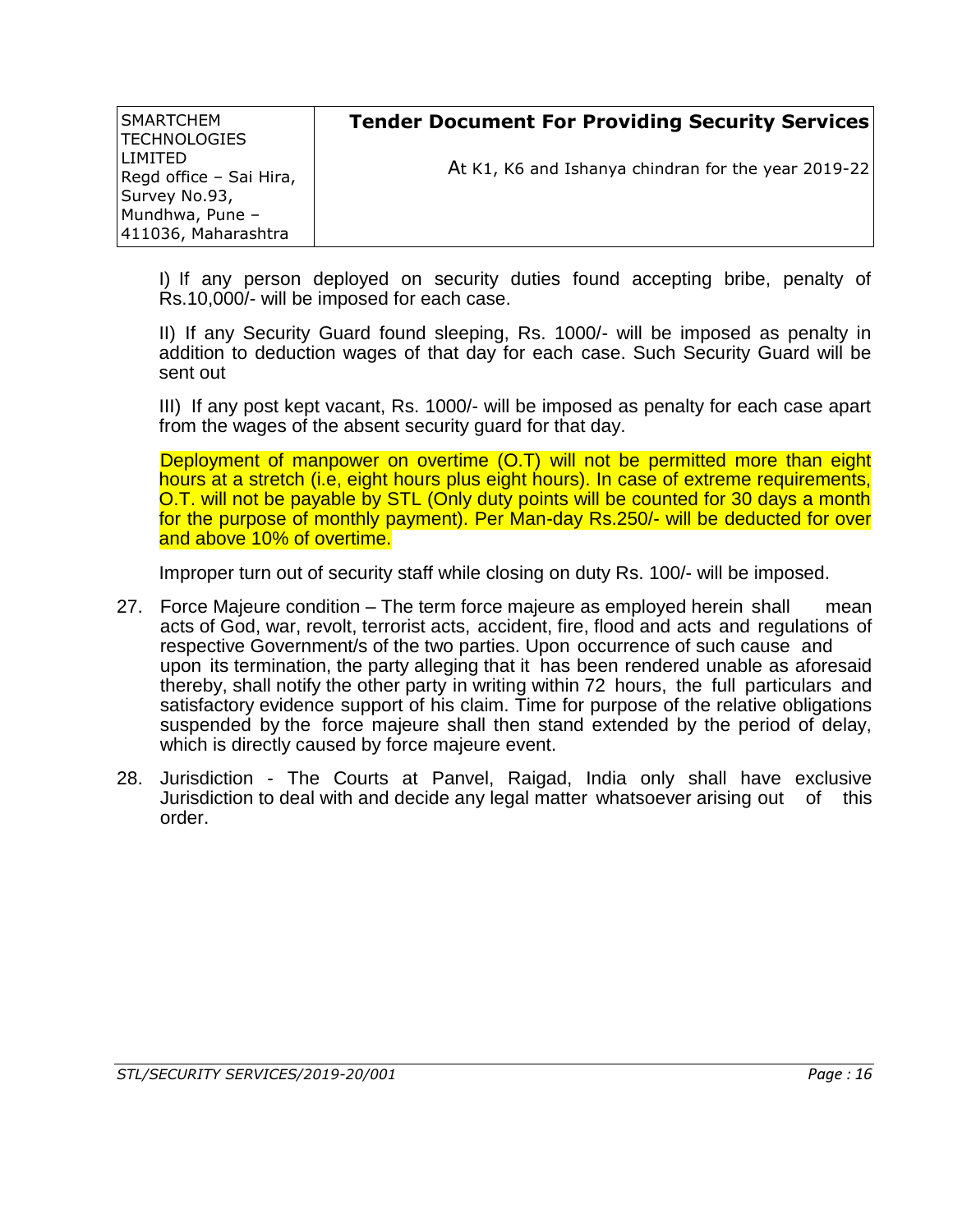**SMARTCHEM** TECHNOLOGIES LIMITED Regd office – Sai Hira, Survey No.93, Mundhwa, Pune – 411036, Maharashtra

At K1, K6 and Ishanya chindran for the year 2019-22

## **IMPORTANT INSTRUCTIONS:**

Make sure that the Technical Bid addressed to "Smartchem Technologies Limited, K-1 MIDC Industrial Area, Taloja-410208", is submitted in sealed cover super scribed as Technical Bid.

- 1. Demand Draft for Rs 2.00 lakhs representing EMD amount should be put in a separate cover indicating the content l
- 2. Bid format given in Annexure I should be submitted in sealed cover along with an EMD of Rs 2 Lacs
- 3. The Demand Draft for Rs 2.00 lakhs should be drawn in favour of "Smartchem Technologies Limited", on any Nationalized/ Private Bank, payable at Mumbai/Panvel.
- 4. Auction shall be conducted through online platform.
- 5. Technical bid covers will be opened on the date & time mentioned herein-below.
- 6. Technical bid & Commercial bid to be submitted in separate envelops.
- 7. Any deviation in the terms and conditions should be clearly stated with the reasons thereof.
- 8. In case of any dispute arising in the matter the decision of the Company will be final.
- 9. Company reserves the right to reject any / all tenders without assigning any reason whatsoever.
- 10.Important Dates regarding this tender:
	- a) Last date for receiving Stage I bid & EMD : 10.06.2019 by 03:00 pm
	- b) Date of opening Stage I Bid : 12.06.2019
	-
- 
- 
- c) Date of online Auction : Date & time of auction will be communicated later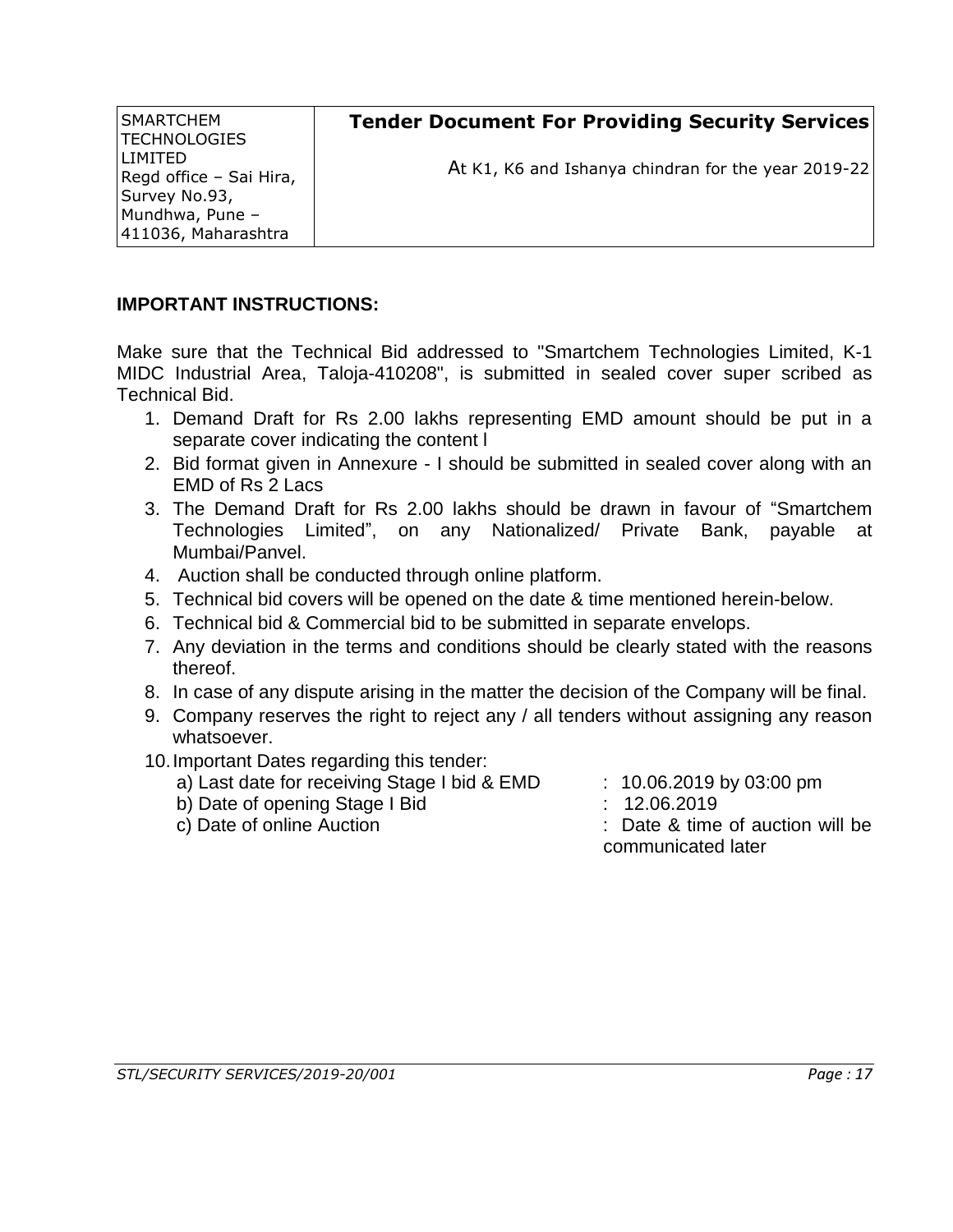| SMARTCHEM               | <b>Tender Document For Providing Security Services</b> |
|-------------------------|--------------------------------------------------------|
| TECHNOLOGIES            |                                                        |
| <b>LIMITED</b>          | At K1, K6 and Ishanya chindran for the year 2019-22    |
| Regd office - Sai Hira, |                                                        |
| Survey No.93,           |                                                        |
| Mundhwa, Pune -         |                                                        |
| 411036, Maharashtra     |                                                        |

### **ANNEXURE-I SECURITY SERVICES ON CONTRACT - TECHNICAL BID (To be filled and submitted by the Security Agency)**

| 1              | Name of the firm / company $/ $ :<br>establishment / Proprietary<br>concern<br>registered                                                                                                                                                                                                                                                         |                                            |
|----------------|---------------------------------------------------------------------------------------------------------------------------------------------------------------------------------------------------------------------------------------------------------------------------------------------------------------------------------------------------|--------------------------------------------|
| $\overline{2}$ | Address of the registered office                                                                                                                                                                                                                                                                                                                  |                                            |
| 3              | Address of the office at Mumbai                                                                                                                                                                                                                                                                                                                   |                                            |
|                | Telephone Nos. / Fax No./ E-mail                                                                                                                                                                                                                                                                                                                  |                                            |
|                | Registered office                                                                                                                                                                                                                                                                                                                                 |                                            |
|                | Mumbai office                                                                                                                                                                                                                                                                                                                                     |                                            |
| $\overline{4}$ | address<br>the<br>Name<br>and<br><b>of</b><br>Directors/partners/owners of the agency<br>with Tel. / Mobile No.                                                                                                                                                                                                                                   |                                            |
| 5              | Earnest<br>Deposit<br>Money<br>submitted                                                                                                                                                                                                                                                                                                          | $(EMD)$ : YES / NO                         |
|                | <b>EMD details</b>                                                                                                                                                                                                                                                                                                                                | DD No.<br>Date<br>Drawn on Bank<br>For Rs. |
| 6              | Proof of financial status in form of<br>balance sheet for the last three years<br>Enclose an affidavit duly certified by the<br>Notary at the location of the agencies<br>quarters, Mumbai<br>that<br>/head<br>the<br>tenderer has never been black listed or<br>punished by any court for any criminal<br>offence/breach of contract and that no |                                            |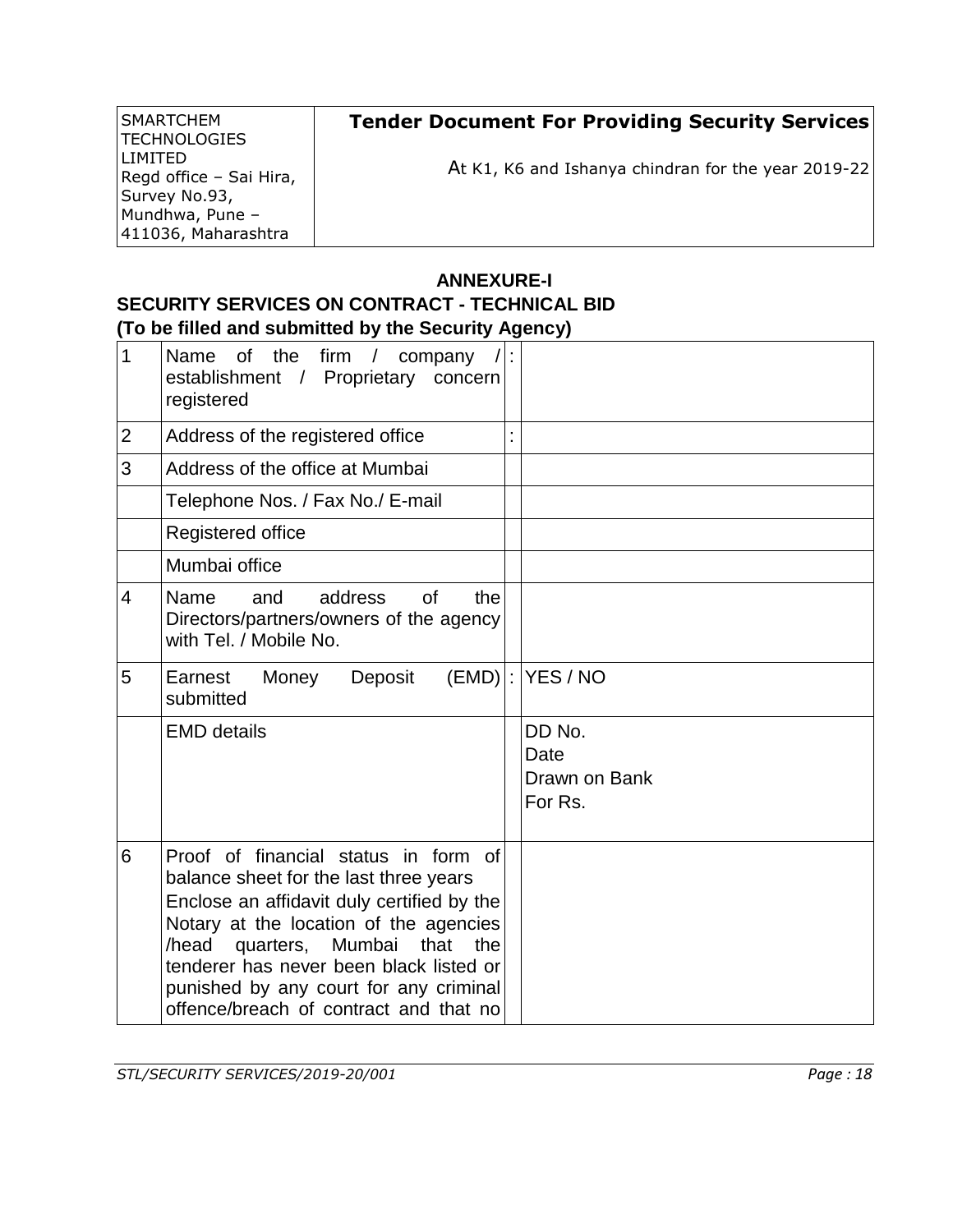| SMARTCHEM<br> TECHNOLOGIES            | <b>Tender Document For Providing Security Services</b> |
|---------------------------------------|--------------------------------------------------------|
| I I IMITED<br>Regd office - Sai Hira, | At K1, K6 and Ishanya chindran for the year 2019-22    |
| Survey No.93,                         |                                                        |
| Mundhwa, Pune -                       |                                                        |
| 411036, Maharashtra                   |                                                        |

|                | police, vigilance enquiry / criminal case<br>is pending                                                                                                                                                                                                                                 |  |
|----------------|-----------------------------------------------------------------------------------------------------------------------------------------------------------------------------------------------------------------------------------------------------------------------------------------|--|
| $\overline{7}$ | Documentary evidences for<br>having<br>registration/ exemption if any under<br>Maharashtra Private Security Guards<br>(Regulation of Employment & Welfare)<br>Act Name and addresses<br>of two<br>persons of<br>standing from<br>whom<br>credentials of the agencies can be<br>verified |  |
| 8              | Have you/your representative physically<br>inspected / surveyed the Institutes<br>premises before submitting the tender.                                                                                                                                                                |  |
| 9              | Details of your reputed clients to whom<br>you are providing security services for<br>last five years (Enclose a copy of work /<br>contract)                                                                                                                                            |  |
| 10             | Enclose the details of the workforce with<br>infrastructure facilities                                                                                                                                                                                                                  |  |
| 11             | Details pertaining to deployment of<br>security personnel with reputed clients<br>as below:                                                                                                                                                                                             |  |
|                | a] Ex-servicemen personnel                                                                                                                                                                                                                                                              |  |
|                | b] Ex-paramilitary personnel                                                                                                                                                                                                                                                            |  |
|                | of l<br><b>Details</b><br>the<br>contract<br>with<br>any<br>Govt./Public sector etc. with contact<br>person's name & tel./cell No. etc.                                                                                                                                                 |  |
|                | <b>Details</b><br>pertaining<br>the<br>training<br>to<br>imparted<br>regarding handling<br>of fire<br>fighting<br>industrial<br>systems,<br>safety,                                                                                                                                     |  |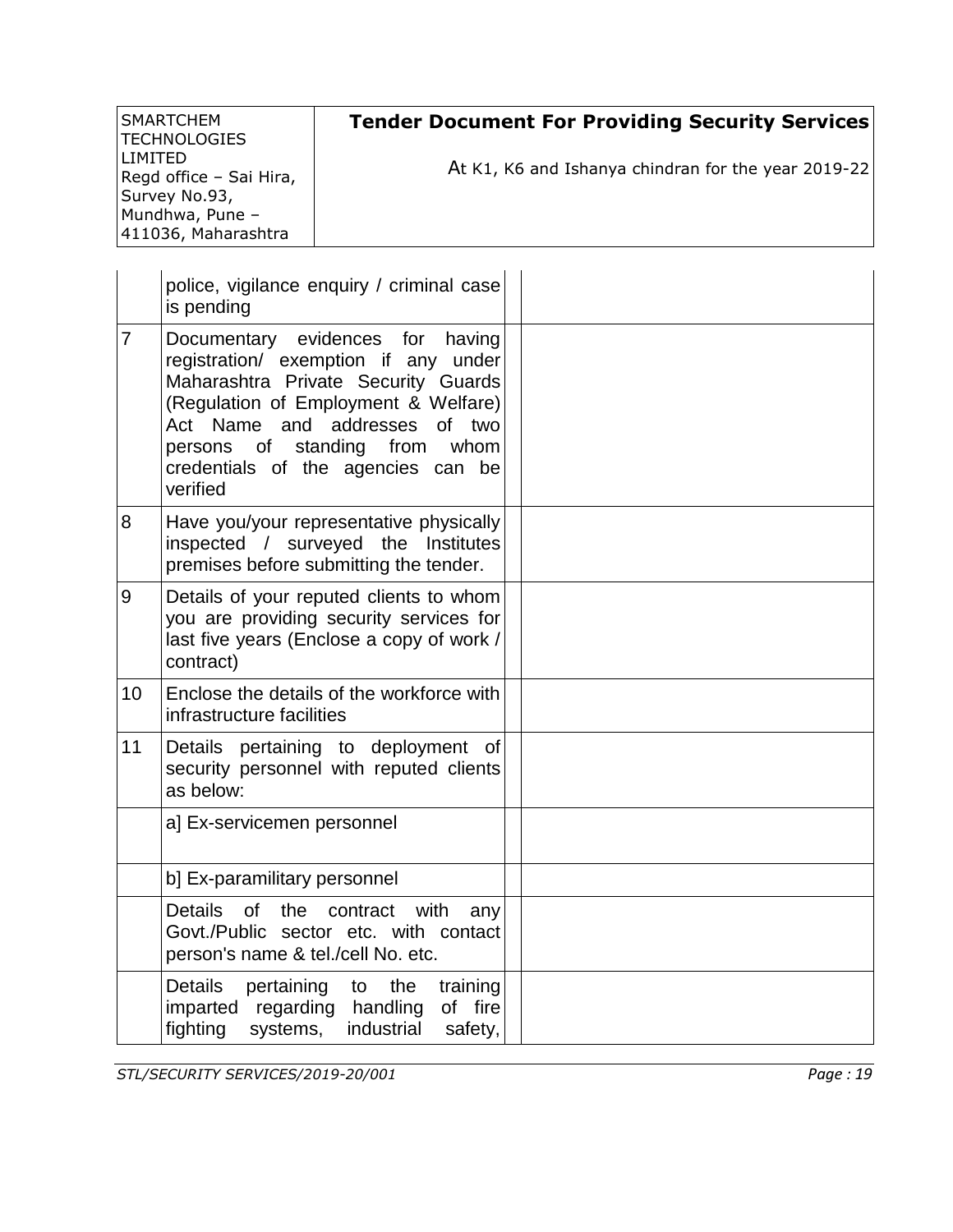| SMARTCHEM<br> TECHNOLOGIES                | <b>Tender Document For Providing Security Services</b> |
|-------------------------------------------|--------------------------------------------------------|
| <b>LIMITED</b><br>Regd office - Sai Hira, | At K1, K6 and Ishanya chindran for the year 2019-22    |
| Survey No.93,                             |                                                        |
| Mundhwa, Pune -                           |                                                        |
| 411036, Maharashtra                       |                                                        |

| disaster management etc.                                                                             |  |
|------------------------------------------------------------------------------------------------------|--|
| Details of the cadre-wise security<br>personnel employed by your agency for<br>more than one year.   |  |
| Specify your turnover with documentary<br>support                                                    |  |
| Documentary evidence for<br>having<br>contributed PF in r/o. your staff                              |  |
| Do you accept that the charges quoted<br>by you shall be firm during the currency<br>of the contract |  |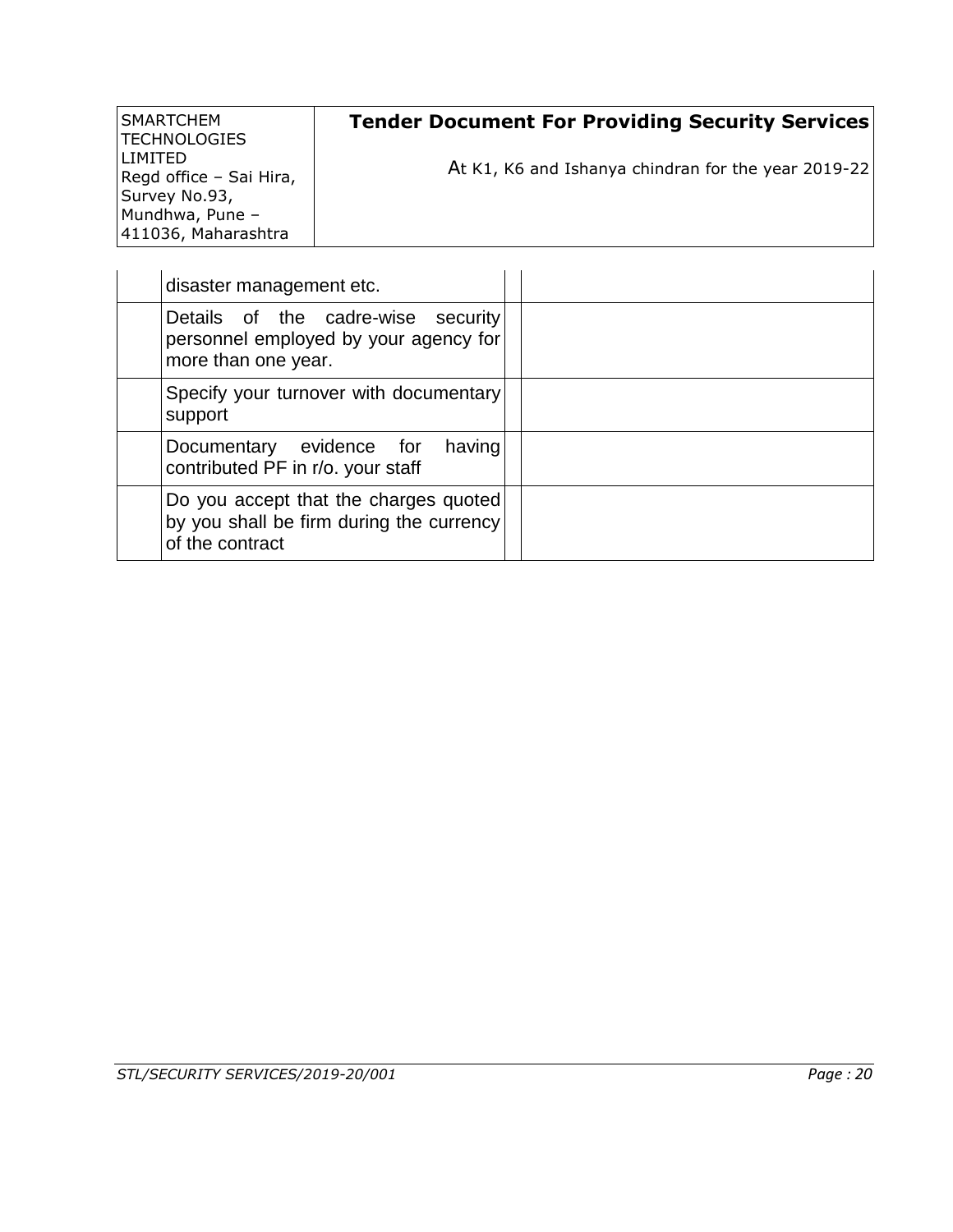| SMARTCHEM<br> TECHNOLOGIES                | <b>Tender Document For Providing Security Services</b> |
|-------------------------------------------|--------------------------------------------------------|
| <b>LIMITED</b><br>Regd office - Sai Hira, | At K1, K6 and Ishanya chindran for the year 2019-22    |
| Survey No.93,                             |                                                        |
| Mundhwa, Pune -<br>411036, Maharashtra    |                                                        |

# **Annexure – II Commercial Bid Format**

Minimum wages will be paid as per Raigad Guard board. Vendors have to quote only for Service charges including PPE, Rainwear, torch etc. With all the accessories mention in scope of work-point no.3

| <b>Description</b>                                | Rate per person per day |
|---------------------------------------------------|-------------------------|
| Service charges including uniform, PPE etc.   Rs. | Per day/Per Person      |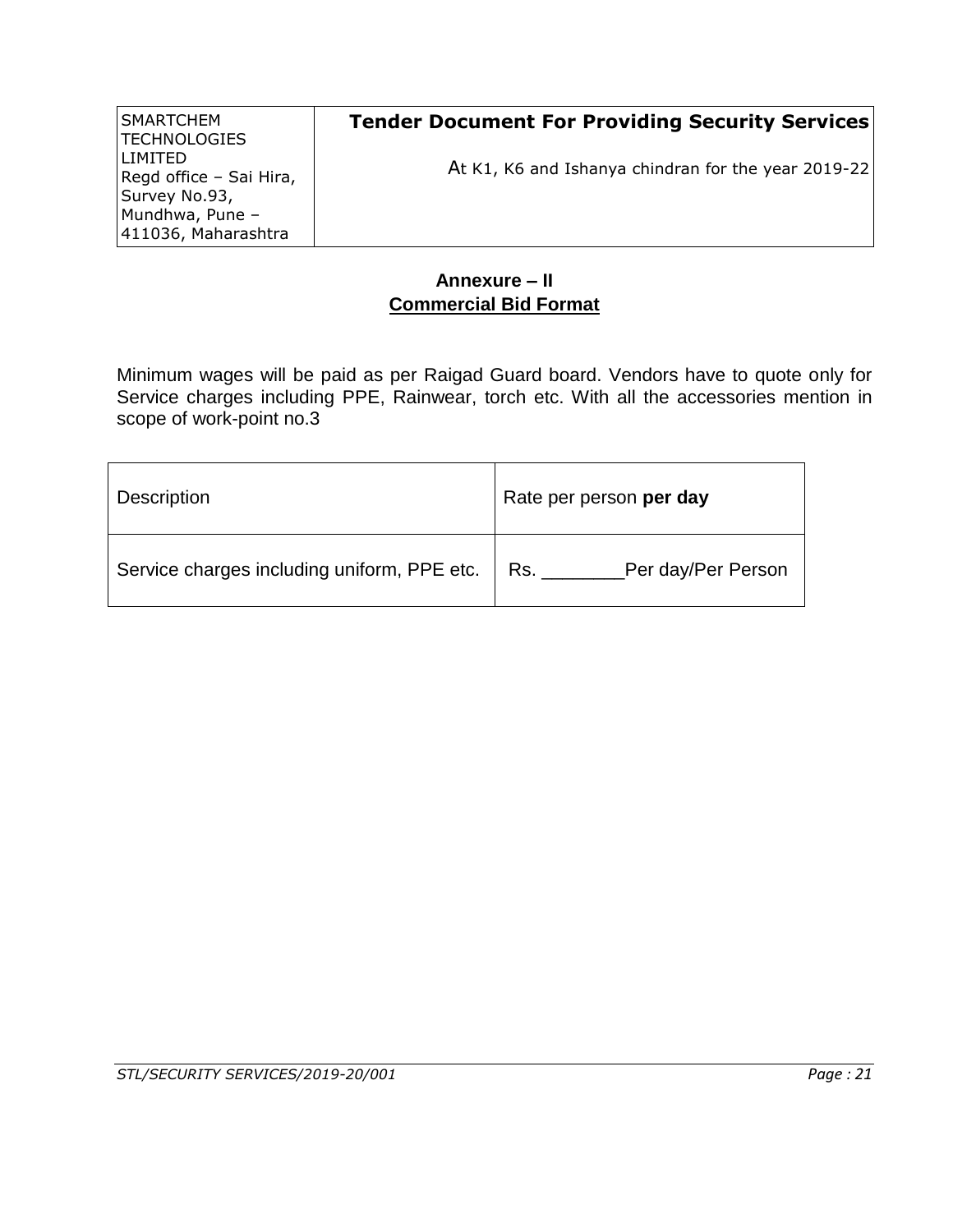| SMARTCHEM<br>  TECHNOLOGIES | <b>Tender Document For Providing Security Services</b> |
|-----------------------------|--------------------------------------------------------|
| LIMITED                     |                                                        |
| Regd office - Sai Hira,     | At K1, K6 and Ishanya chindran for the year 2019-22    |
| Survey No.93,               |                                                        |
| Mundhwa, Pune -             |                                                        |
| 411036, Maharashtra         |                                                        |

# **Annexure – III**

## **Statutory Rules and Regulations for the Security Agency**

The contractor should strictly follow all the Statutory Rules and Regulations as per the norms of Smartchem technologies Ltd (STL):

A) The contractor should understand the scope of works clearly.

B) The list of documents / certificates (as applicable) as required by STL are as given below should be submitted by the Contractor/ Agency: -

- 1. Purchase Order raised by authorized Person of STL Purchase Dept
- 2. Labour License (if & as applicable)
- 3. ESIC Code Allotment Letter / Workmen Compensation Policy
- 4. PF Code Allotment Letter
- 5. Professional Tax Code Allotment Letter
- 6. Service Tax Certificate (Form ST-2)
- 7. Registration Certification under Bombay Shop and Establishment Act,1948
- 8. PWD License (for electrical contractor)
- 9. Bank Details
- 10. Pan Card
- 11. Cancelled Letter Head
- 12. Medical report from Company Doctor
- 13. Record of having attended the Safety Training
- 14. Identity Card Zerox.
- 15. Any other Certificate or Licence as required according to nature of Job work

C) The contractor should comply with all statutory regulations like payment as per minimum Wages, Bonus, Labour Welfare Fund, Leave Wages, PF, ESI, maintaining requisite records viz. various registers and submitting the same to P&A Dept. as and when required.

D) The contractor should make the payments to his/their workers & the schedule of dates as given below should be strictly maintained. In case of any noncompliance the contractor will be penalized by holding 20% of payable amount / may lead in termination of the contract / as per the discretion of STL Management: -

1. The Wages payment to their workers should be on or before 7th day of following month in accordance with the Payment of Wages Act 1936.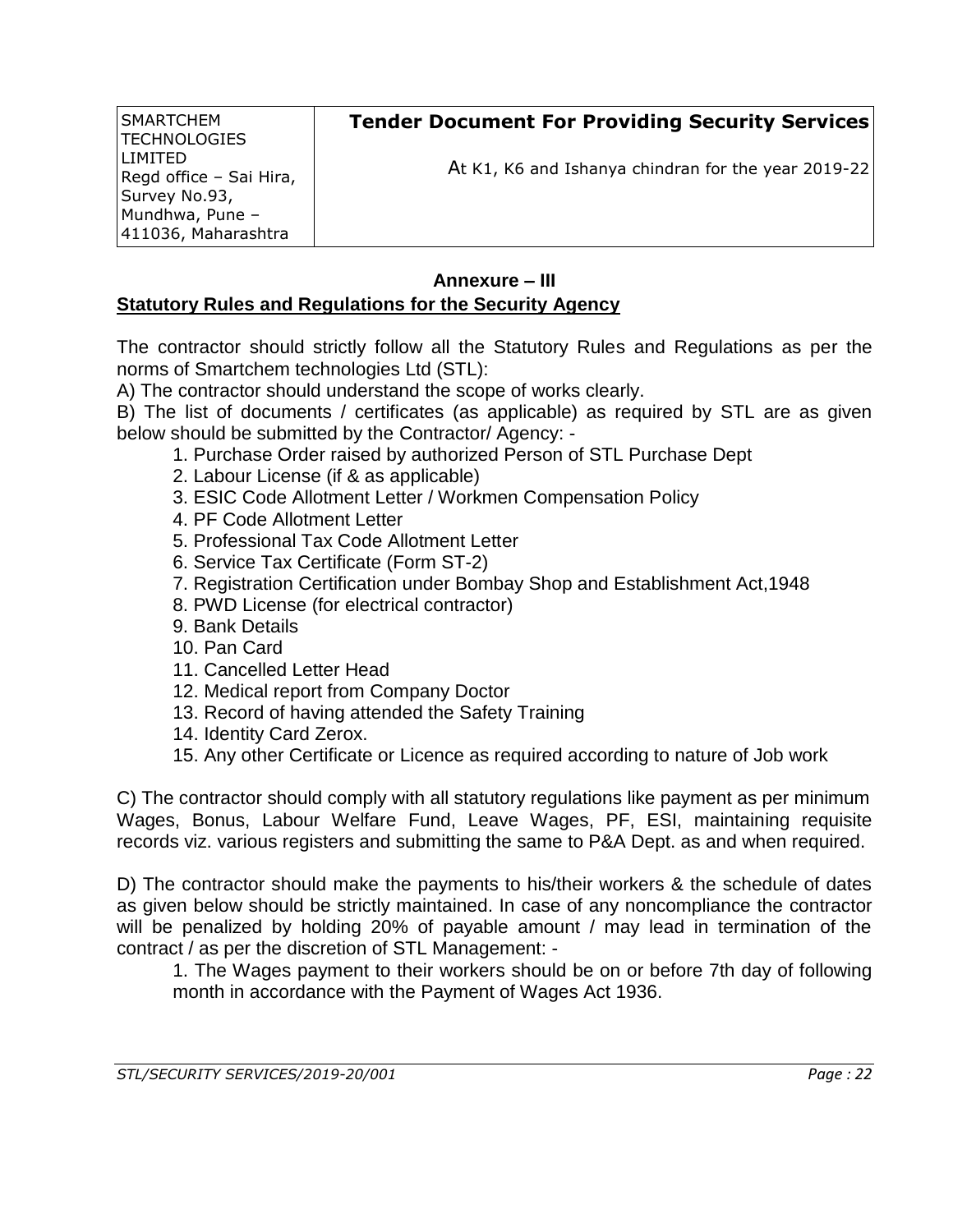| SMARTCHEM<br> TECHNOLOGIES                                 | <b>Tender Document For Providing Security Services</b> |
|------------------------------------------------------------|--------------------------------------------------------|
| <b>LIMITED</b><br>Regd office - Sai Hira,<br>Survey No.93, | At K1, K6 and Ishanya chindran for the year 2019-22    |
| Mundhwa, Pune -<br>411036, Maharashtra                     |                                                        |

2. The ESIC, PF Challan should be submitted on or before  $15<sup>th</sup>$  day of following month

3. The PT challans should be submitted on or before  $21<sup>st</sup>$  day of following month in which the wages fall due.

E) Before the mobilization of Man and/or Machine for the contract, inside the factory, the contractor should obtain necessary work permit from the concerned Job coordinator. The necessary gate pass/es is/are mandatory for which the contractor should submit the necessary documents / certificates as per Sr. 1-4, 14 of B above and employment card / I card In case of any failure on part of the contractor, to comply with the regulations, appropriate deductions / penalty will be imposed & the same will be deducted from your bill.